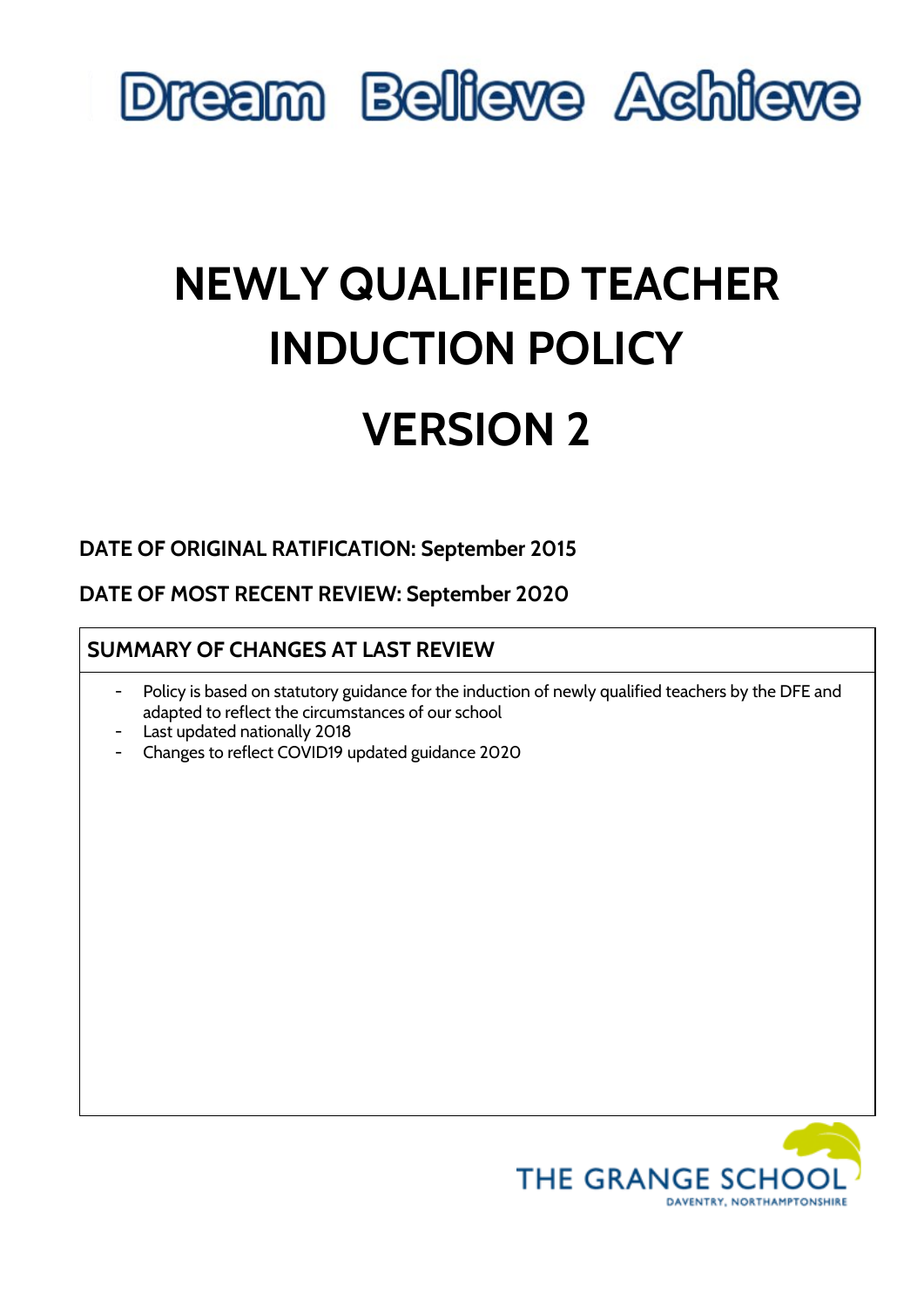

| <b>RECORD OF CONSULTATION</b> |                                         |  |
|-------------------------------|-----------------------------------------|--|
| <b>DATE</b>                   | <b>CONSULTATION DETAILS</b>             |  |
| Historic                      | National consultation with trade unions |  |
|                               |                                         |  |
|                               |                                         |  |
|                               |                                         |  |
|                               |                                         |  |
|                               |                                         |  |
|                               |                                         |  |
|                               |                                         |  |

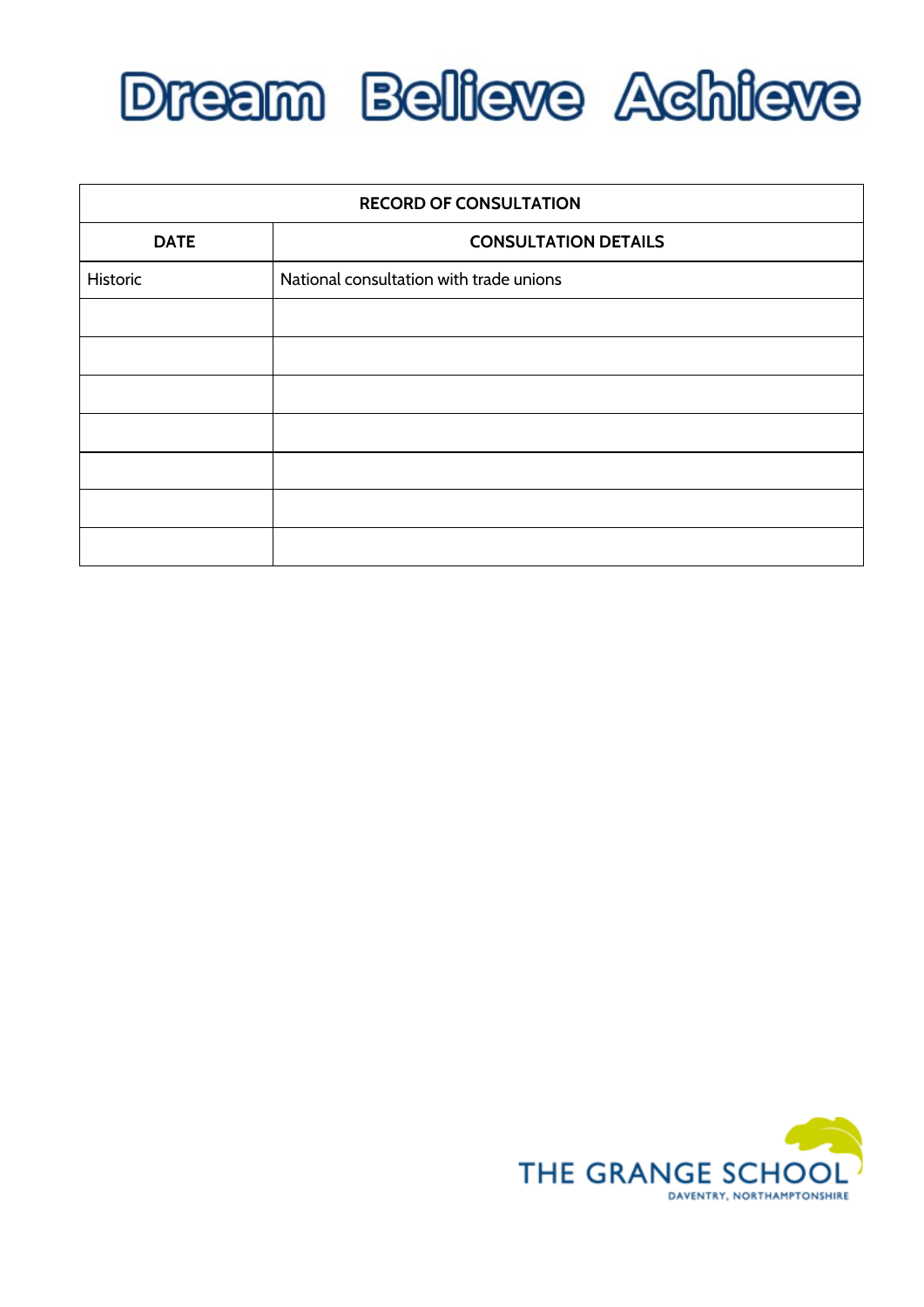

### **Induction for newly qualified teachers (England)**

### **Statutory guidance for appropriate bodies, headteachers, school staff and governing bodies**

### **Revised April 2018**

#### **About this guidance**

This is statutory guidance from the Department for Education. This means that those involved in managing statutory induction arrangements must have regard to it when carrying out their relevant duties. The guidance covers those settings which are both required to or choose to offer induction to their newly qualified teachers.

#### **Expiry or review date**

This guidance updates and replaces the statutory guidance which accompanied the Education (Induction Arrangements for School Teachers) (England) Regulations 2012. This guidance will be kept under review and updated when necessary.

#### **Whatlegislation does this guidance refer to?**

 $\bullet$  Sections 135A, 135B and 141C(1)(b), of the Education Act 2002 and associated Education (Induction Arrangements for School Teachers) (England) Regulations 2012.

#### **Who is this guidance for?**

This guidance is for:

- appropriate bodies local authorities; teaching schools; and other organisations determined by the Secretary of State who can act in this role;
- headteachers/principals, teachers and governing bodies in all maintained schools, independent schools, academies [1](#page-3-0)and free schools; and
- staff in other settings in which induction can be served further education (FE) colleges; sixth-form colleges; British schools overseas (BSOs); nursery schools; and pupil referral units (PRUs).

#### **Key points**

- All qualified teachers who are employed in a relevant school<sup>[2](#page-3-1)</sup> in England must, by law, have completed an induction period satisfactorily, subject to specified exemptions (see Annex B).
- Statutory induction is not a legal requirement to teach in FE or the independent sector, academies, free schools and BSOs, but may be served in these settings.
- An appropriate body has the main quality assurance role within the induction process.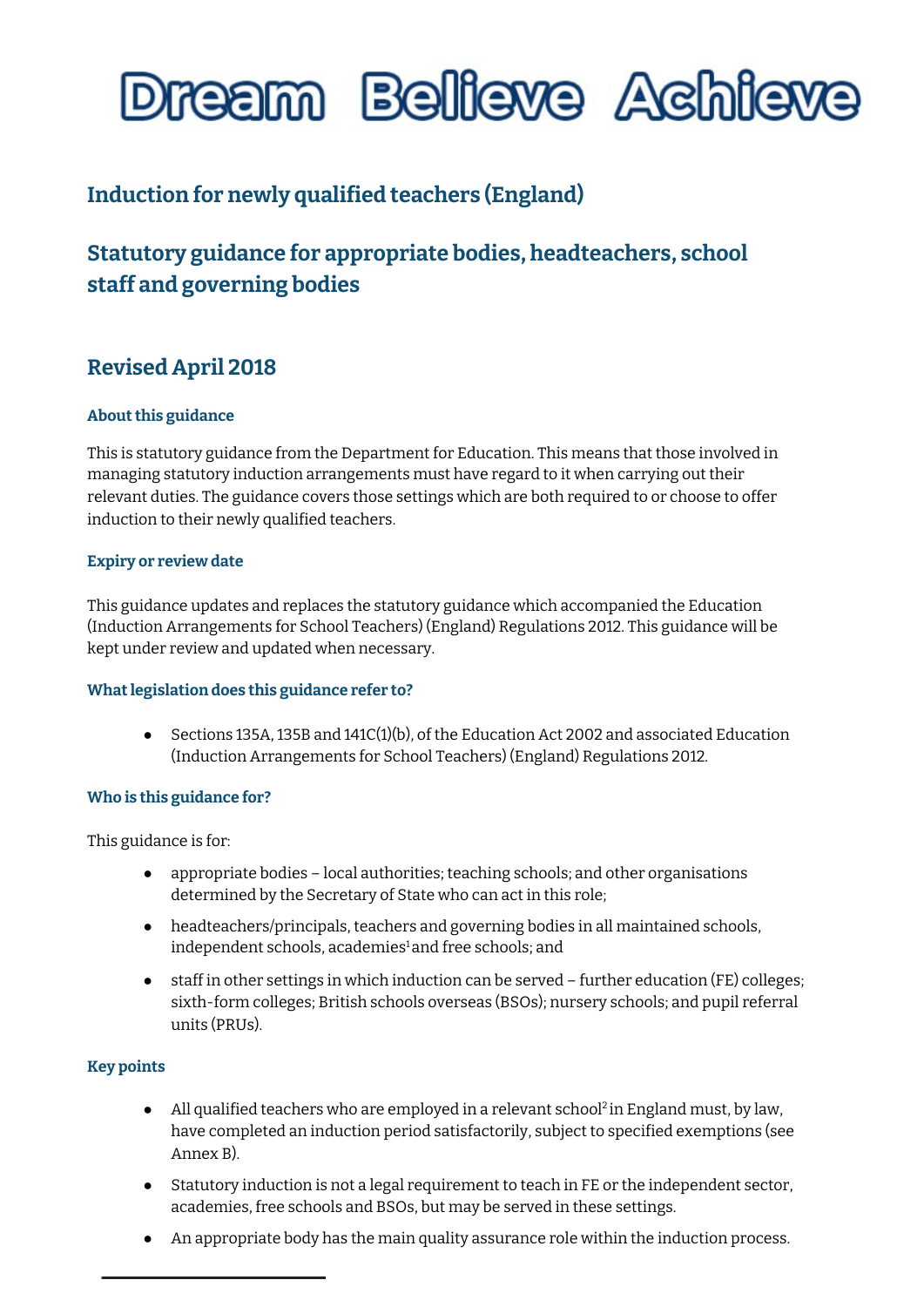

<span id="page-3-1"></span><span id="page-3-0"></span><sup>1</sup>Throughout this document 'academies' includes 16–19 and alternative provision academies. <sup>2</sup> See paragraph 2.1 for a list of relevant schools.

Section 1: Introduction

#### **Purpose ofinduction**

1.1 Statutory induction is the bridge between initial teacher training and a career in teaching. It combines a personalised programme of development, support and professional dialogue with monitoring and an assessment of performance against the relevant standards (see para 1.5). The programme should support the newly qualified teacher (NQT) in demonstrating that their performance against the relevant standards is satisfactory by the end of the period and equip them with the tools to be an effective and successful teacher.

#### **The statutory framework**

- 1.2 The statutory provisions which underpin this guidance are sections 135A, 135B and 141C(1)(b) of the Education Act 2002, and the Education (Induction Arrangements for School Teachers) (England) Regulations 2012 (hereafter referred to as 'the Regulations').
- 1.3 This guidance explains the provisions of the 2012 Regulations, which came into effect on 1 September 2012, and helps individuals to comply with the Regulations. The guidance is not a complete and authoritative statement of the law, but anyone exercising any function under the Regulations must have regard to the guidance.

#### **Transitional arrangements**

- 1.4 The Education (Induction Arrangements for School Teachers) (England) Regulations 2012 apply to:
	- NQTs who start their induction on or after 1 September 2012; and
	- NQTs who, on 1 September 2012, had started but not completed their induction.

#### **The relevant standards**

1.5 The Teachers' Standards will be used to assess an NQT's performance at the end of their induction period. The decision about whether an NQT's performance against the relevant standards is satisfactory upon completion of induction should take into account the NQT's work context and must be made on the basis of what can be reasonably expected of an NQT by the end of their induction period within the framework set out by the standards. Judgements should reflect the expectation that NQTs have effectively consolidated their initial teacher training (ITT) and demonstrated their ability to meet the relevant standards consistently over a sustained period in their practice.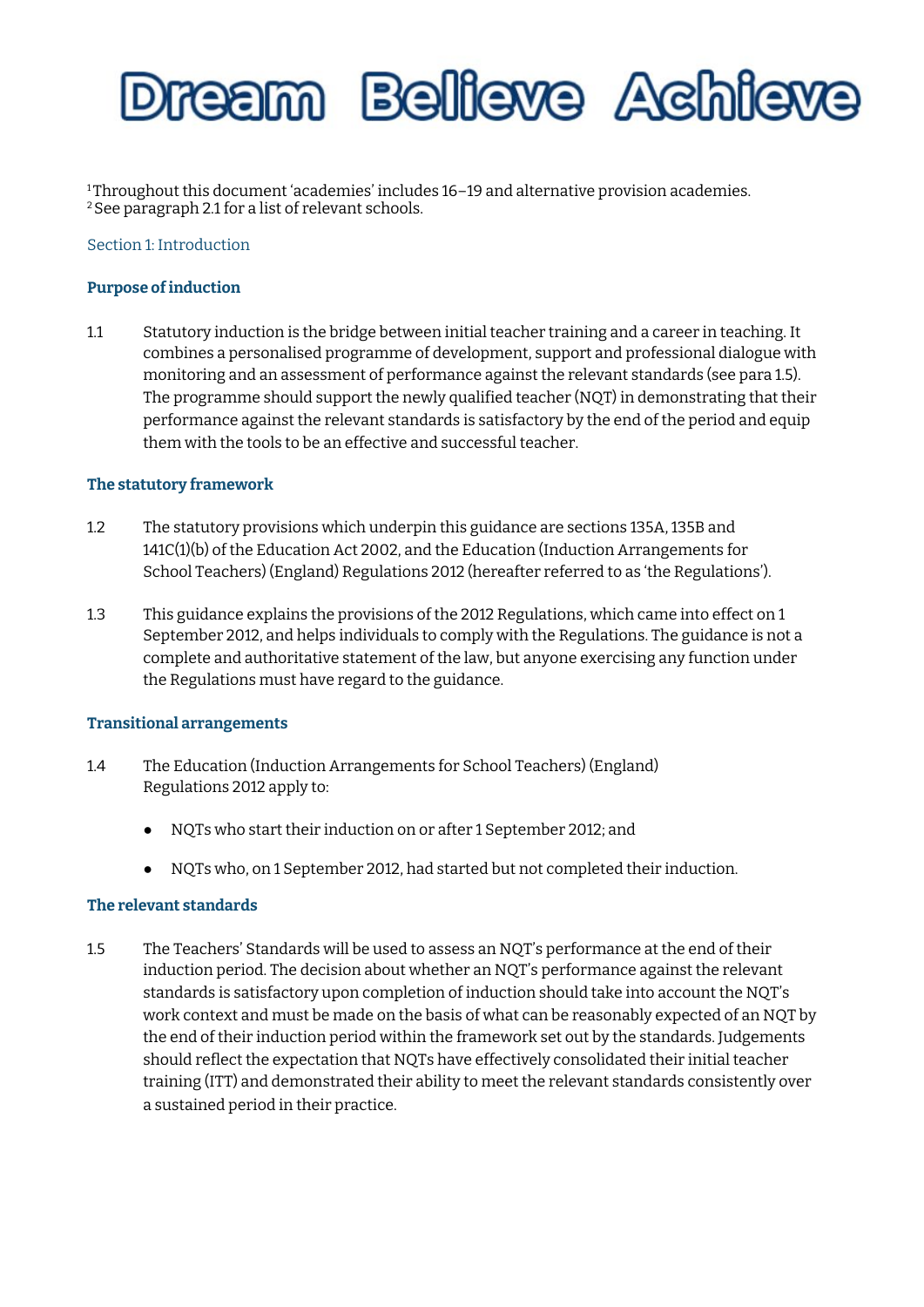### ream Belleve Achie

#### **Requirementto complete an induction period**

- 1.6 Subject to the exemptions listed in Annex B (see Schedule 1 of the Regulations), a qualified teacher cannot be employed as a teacher in a relevant school in England unless they have satisfactorily completed an induction period in accordance with the Regulations and this guidance. While NQTs are encouraged to start their induction as soon as possible after gaining qualified teacher status (QTS), there is no set time limit for starting or completing an induction period.
- 1.7 There is no legal requirement to satisfactorily complete an induction period if an NQT intends to work solely in the independent sector, an academy, a free school, a BSO, an independent nursery school or an FE institution. However, it may be possible for an NQT to serve a statutory induction period in such settings as set out in this guidance.

#### **Exemptions** to the requirement to serve an induction period

1.8 Annex B provides information on those categories of qualified teachers who are exempt from the requirement to satisfactorily complete a statutory induction period in order to be employed as a teacher in a relevant school.

#### **Newly qualified teachers may only serve one induction period**

1.9 An NQT has only one chance to complete statutory induction. An NQT who has completed induction, and is judged to have failed to meet the relevant standards at the end of their induction period, is not permitted to repeat induction (although they may appeal against the decision: see paras 4.6–4.7). While such an NQT does not lose their QTS, they cannot be employed lawfully as a teacher in a relevant school, including any post where they would carry out specified work. Their name is included on the list of persons, held by the Teaching Regulation Agency<sup>[3](#page-4-0)</sup>, who have failed to satisfactorily complete an induction period.

<span id="page-4-0"></span><sup>&</sup>lt;sup>3</sup> Formerly known as the National College for Teaching and Leadership.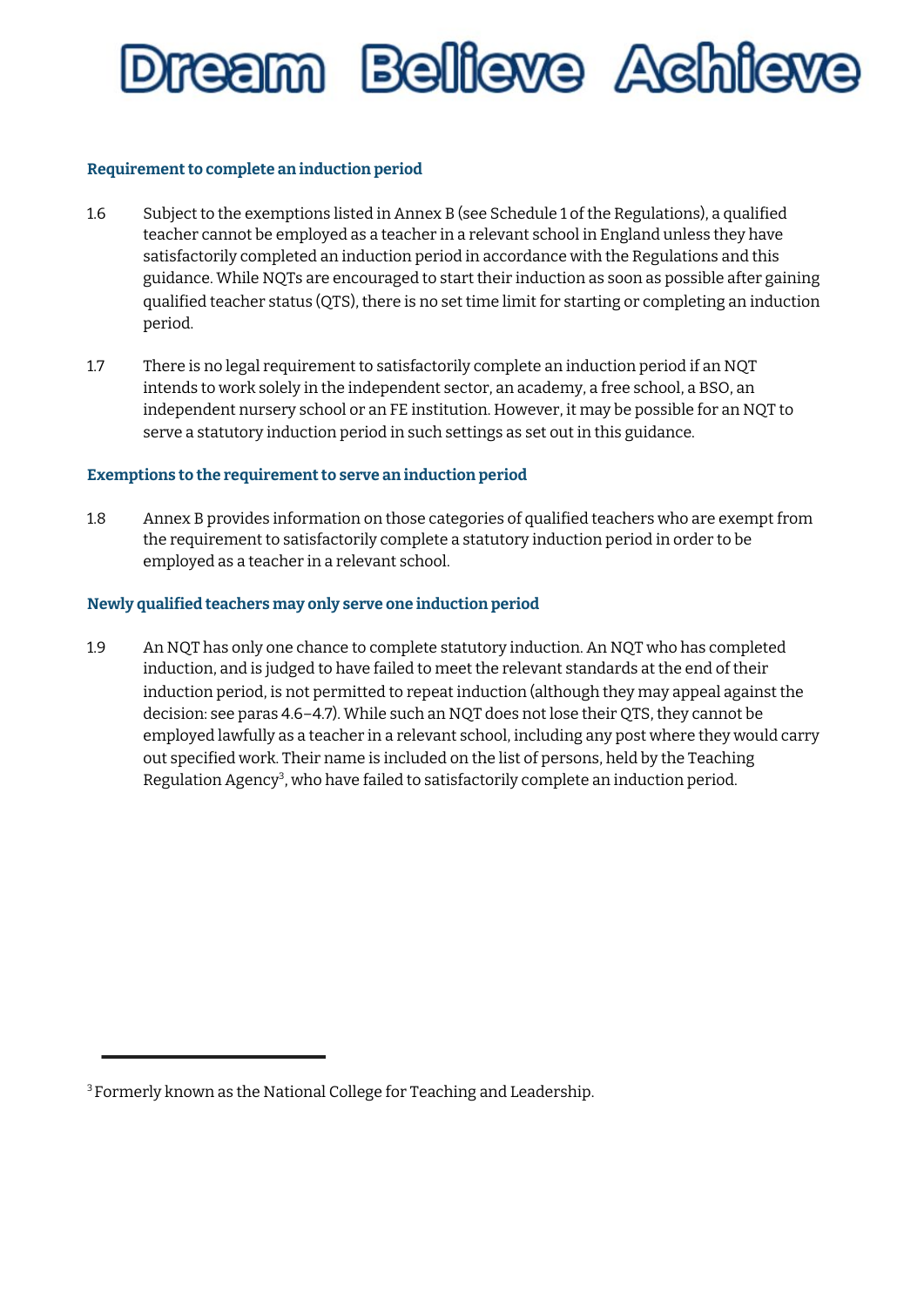## 'eam Bellieve Achie

#### **Section 2: The induction process**

#### **Institutions in which induction may be served**

- 2.1 The Regulations specify that induction can be served in the following institutions:
	- a relevant school in England this includes: a maintained school; a non- maintained special school; a maintained nursery school; a nursery school that forms part of a maintained school; a local authority maintained children's centre; and a pupil referral unit (PRU)
	- a non-maintained nursery school
	- an independent school in England; academies; free schools; 16–19 academies; alternative provision academies; and city technology colleges) or independent nursery school subject to the circumstances set out in para 2.4 [4](#page-5-0)
	- a further education (FE) institution, including a sixth-form college, in the circumstances set out in para 2.3
	- an independent school overseas which:
		- o has been inspected by a DfE-accredited inspectorate within the last six years against the Standards for Inspection of British Schools Overseas; and
		- o has satisfactorily met all of those standards/categories; and
		- o is a member of an organisation which the DfE has determined may represent such schools
	- a school or FE institution in Wales in which an induction period may be served under Welsh regulations

#### **Induction in a maintained, non-maintained or independent nursery school, or maintained children's centre**

2.2 NQTs employed and completing a period or part-period of statutory induction in these settings must have a headteacher/principal who can make the recommendation against the relevant standards and must teach classes of pupils predominantly aged three and over. The headteacher/principal must ensure that the NQT's post is suitable for induction (see paras 2.17–2.18).

<span id="page-5-0"></span><sup>4</sup> Independent schools, academies, free schools, and British schools overseas are not required to offer statutory induction to their NQTs, but if they choose to do so must adhere to the regulations and statutory guidance.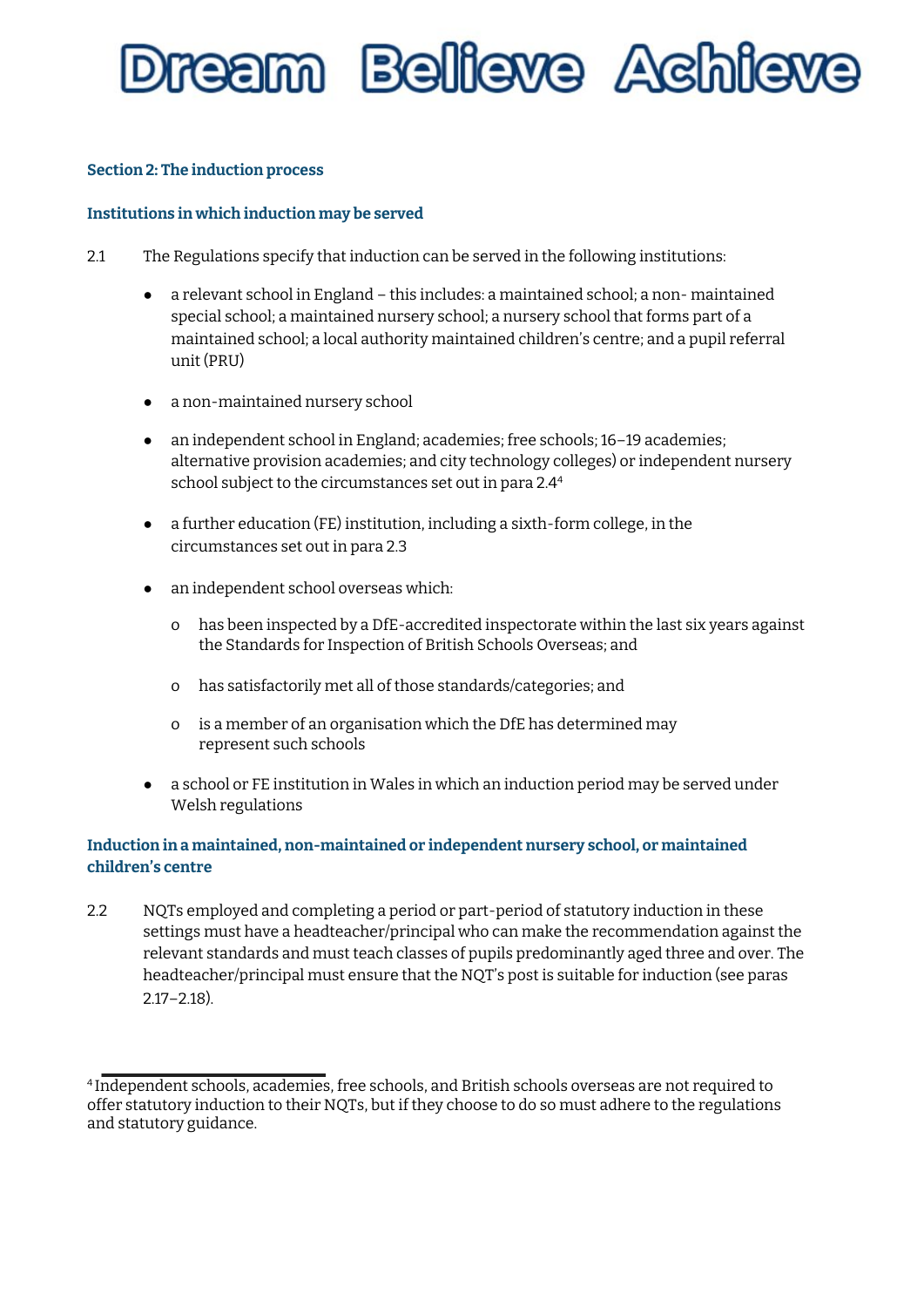

#### **Induction in further education institutions (including sixth- form colleges and 16–19 academies)**

- 2.3 An FE institution, sixth-form college or 16–19 academy wishing to offer an NQT a post in which to serve a statutory induction period must ensure that:
	- normally no more than 10% of the NQT's teaching in the FE institution is devoted to teaching classes predominantly consisting of pupils aged 19 and over;
	- to enable them to develop a sound knowledge and understanding of day-to-day practices and the role of a teacher in a school, NQTs must spend the equivalent of at least ten days teaching children of compulsory school age in a school during their induction; and
	- every effort is made to provide the NQT with up to a further 15 days' experience in a school setting.

#### **Institutions where induction cannot be served**

- 2.4 Workplaces which cannot offer statutory induction are:
	- a secure training centre
	- a school requiring special measures (i.e. one which is eligible for intervention under section 62 of the Education and Inspections Act 2006), except in cases where Ofsted have judged a school, or part of a school, to be suitable to host induction (see paras  $2.5 - 2.6$
	- an FE institution where, following an Ofsted inspection, it is reported that the overall effectiveness of the institution, or part of its education or training, has been judged to be inadequate (category 4) except in cases where Ofsted has judged the institution or part of the institution to be suitable to host induction (see para 2.7)
	- an FE institution that has received a category 4 for leadership and management

#### **Where induction may be served or continued in a maintained school in special measures or an FE institution which has been judged inadequate**

2.5 Relevant schools and academies can continue to host induction where a teacher was employed on an employment-based initial teacher training scheme in the school prior to gaining QTS, or had already started an induction period in the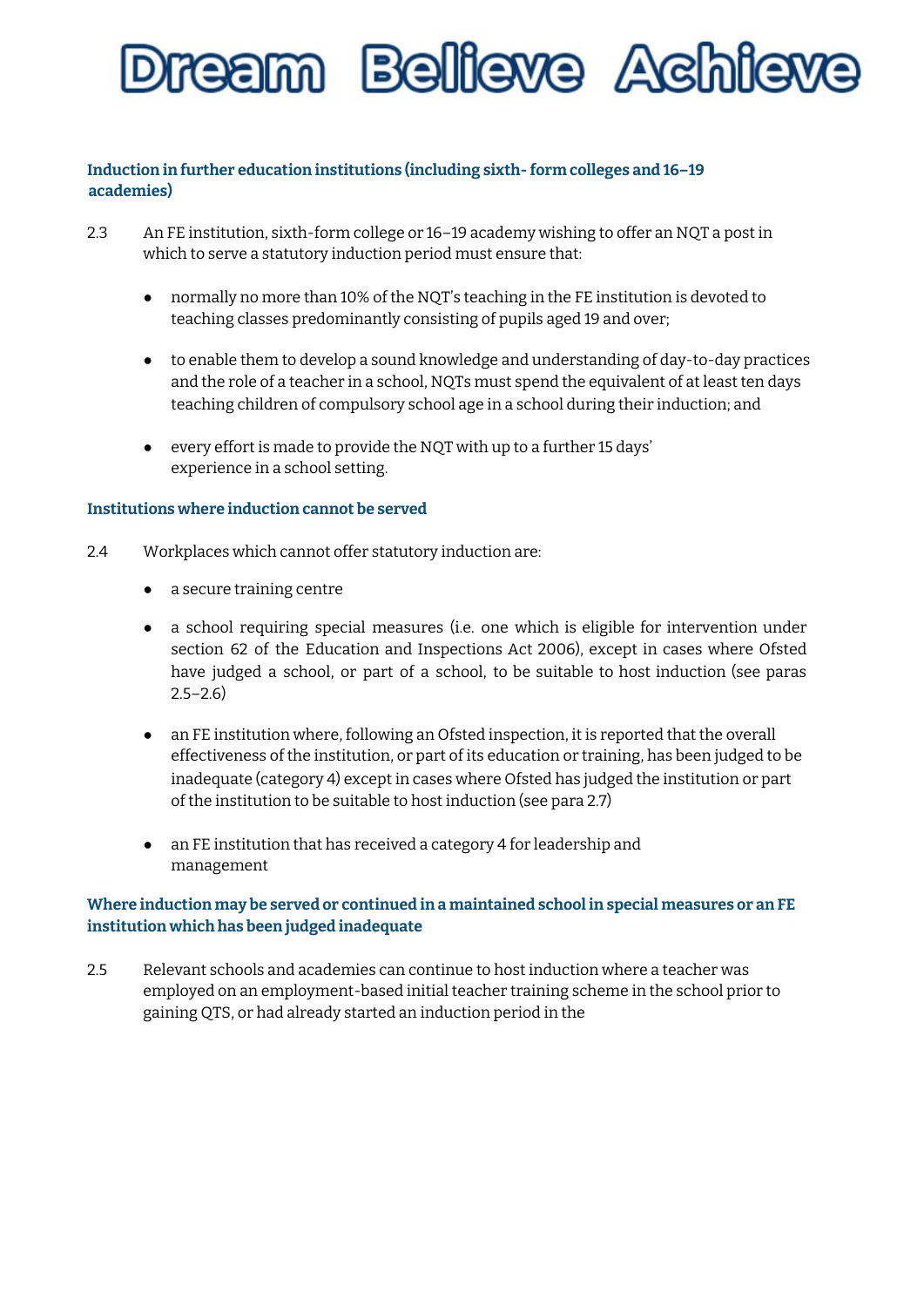

setting, before it entered special measures.

- 2.6 Generally, once a setting has entered special measures it is not permitted to recruit any new NQTs. However an Ofsted Inspector may make a judgement on whether the setting is suitable for the purposes of induction. In some cases, particularly with larger schools, Ofsted may give permission for NQT appointments within specific departments or subject departments of the school.
- 2.7 NQTs already serving induction in an FE institution where the overall effectiveness of the institution, or part of its education and training, have been judged to be inadequate (category 4) at the time of inspection, can continue to serve induction. FE institutions judged as inadequate, or where leadership and management is judged inadequate, should have a certification in writing from the Chief Inspector that the institution, or the part of such an institution in which the person in question teaches, is fit for the purpose of providing supervision and training during an induction period.
- 2.8 In all cases, the appropriate body must be satisfied that such circumstances will not unfairly compromise the NQT's ability to complete induction successfully.

#### **Checking a teacher is eligible to start an induction period**

2.9 Before the NQT takes up post the headteacher/principal must undertake preemployment checks, which must be verified by the appropriate body upon registration (see paras 2.10–2.11).

#### **Qualified teacher status**

- 2.10 An NQT cannot undertake statutory induction (or a period of employment counting towards induction) unless they have been awarded QTS. Headteachers/principals and appropriate bodies must check with the Teaching Regulation Agency that the individual holds QTS.
- 2.11 Teachers who completed initial teacher training (ITT) and gained QTS between 1 May 2000 and 30 April 2001 are known as Cohort 1 teachers and are required to pass the numeracy skills test before they can satisfactorily complete induction (see paras 3.17–3.21).

#### **Start date for induction**

2.12 The start date for induction will be determined by the appropriate body, and must be agreed in advance with the headteacher/principal and NQT.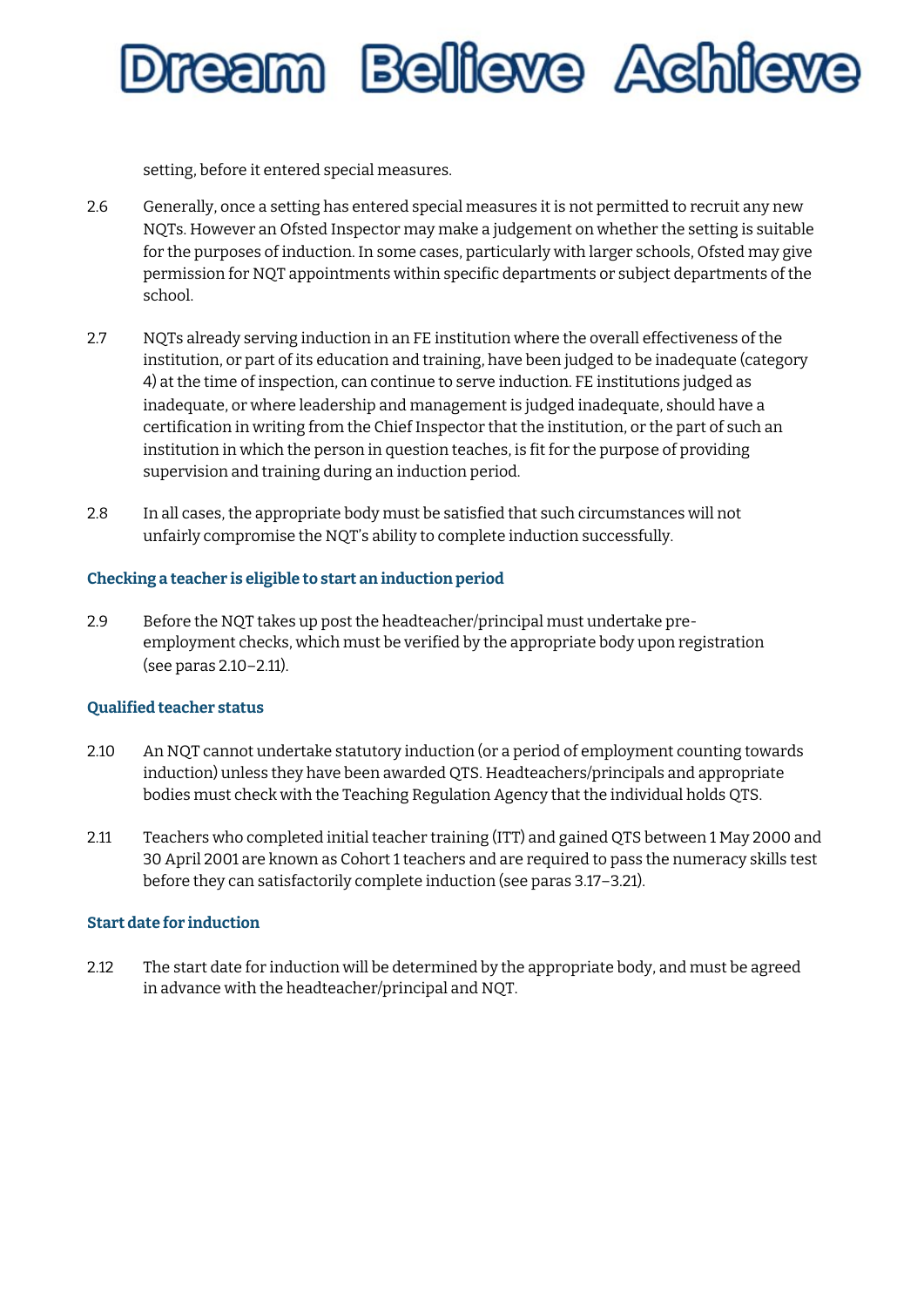### ream Believe Achie

#### **Eligibility to carry out short-term (less than one term) supply teaching**

- 2.13 A qualified teacher who gained QTS on or after 1 September 2007 and who has not completed an induction period, can undertake short-term supply work of less than one term in a relevant school for a maximum period of 5 years from the point of award of QTS. This is a fixed time limit with no discretion to extend. Short-term supply placements of less than one term, or equivalent, cannot count towards induction, as such posts will not provide an NQT with the breadth of experience, support and assessment necessary to enable them to demonstrate that their performance against the relevant standards is satisfactory (see paras 1.5 and 2.17–2.18).
- 2.14 The headteacher/principal or supply agency is responsible for ensuring that a teacher who has not satisfactorily completed an induction period is eligible to carry out short-term supply work.
- 2.15 It is not possible to backdate the start of an induction period if a short-term supply contract is extended beyond one term. However, an induction programme must be put in place immediately it becomes clear that the extended contract will continue for a further term or more.
- 2.16 An NQT can work part-time as a short-term supply teacher, while concurrently serving induction in another part-time post after the five-year limit has expired. However, the short-term supply post will not count towards induction.

#### **A suitable postfor induction**

- 2.17 In order for the NQT to serve induction the headteacher/principal and appropriate body must first agree that the post is suitable for this purpose. The headteacher/principal of the institution in which an NQT is serving an induction period, and the appropriate body, are jointly responsible for ensuring that the supervision and training of the NQT meets their development needs. The duties assigned to the NQT and the conditions under which they work should be such as to facilitate a fair and effective assessment of the NQT's conduct and efficiency as a teacher against the relevant standards. In particular a suitable post must:
	- have a headteacher/principal to make the recommendation about whether the NQT's performance against the relevant standards is satisfactory;
	- have prior agreement with an appropriate body to act in this role to quality assure the induction process;
	- provide the NQT with the necessary employment tasks, experience and support to enable them to demonstrate satisfactory performance against the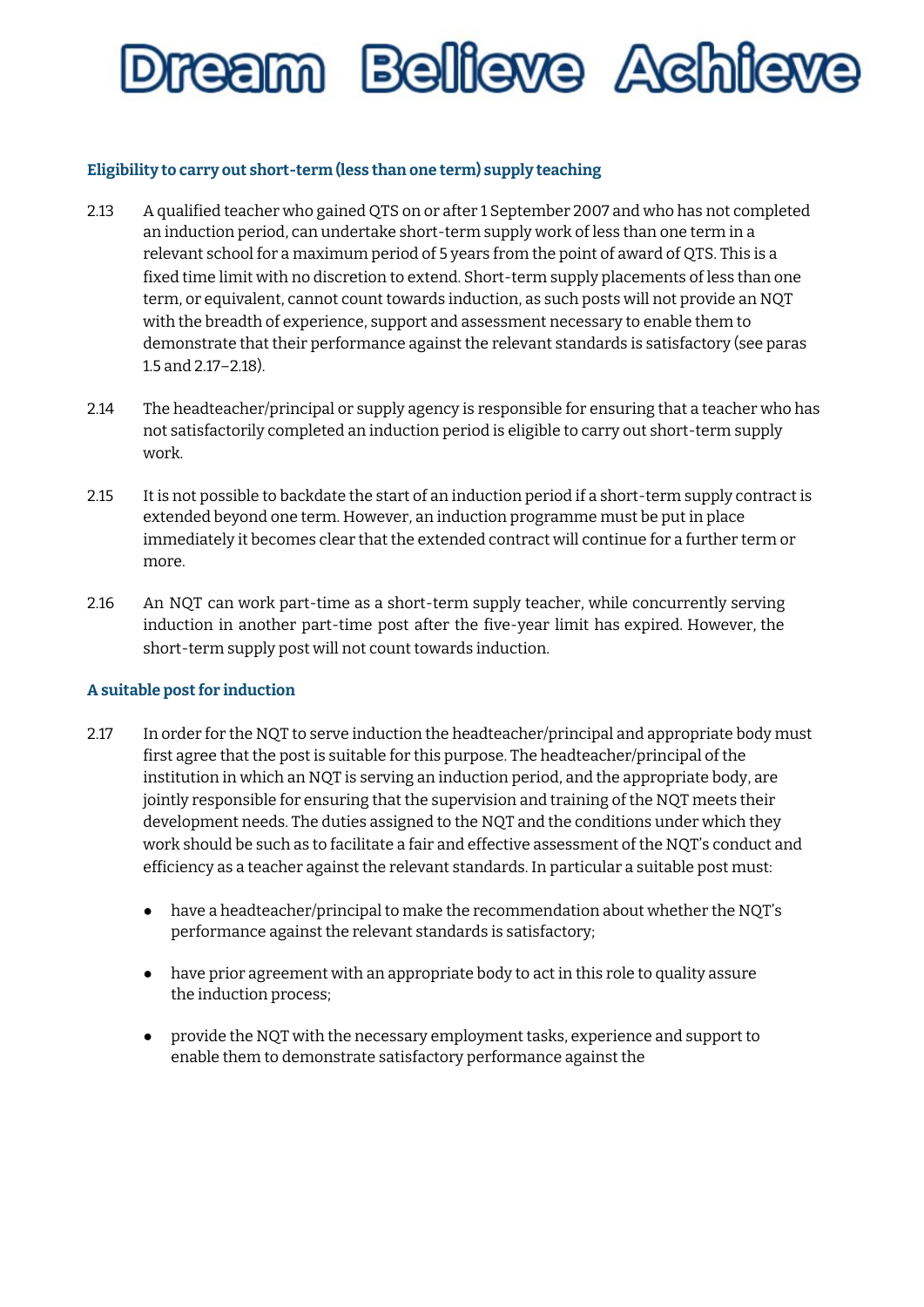'eam Bellieve Achie

relevant standards throughout and by the end of the induction period;

- ensure the appointment of an induction tutor with QTS;
- provide the NQT with a reduced timetable to enable them to undertake activities in their induction programme (see para 2.19);
- not make unreasonable demands upon the NQT;
- not normally demand teaching outside the age range and/or subject(s) for which the NQT has been employed to teach;
- not present the NQT, on a day-to-day basis, with discipline problems that are unreasonably demanding for the setting;
- involve the NQT regularly teaching the same class(es);
- involve similar planning, teaching and assessment processes to those in which other teachers working in similar substantive posts in the institution are engaged; and
- not involve additional non-teaching responsibilities without the provision of appropriate preparation and support (see para 2.34).
- 2.18 In addition, the governing body must be satisfied that the institution has the capacity to support the NQT and that the headteacher/principal is fulfilling their responsibilities.

#### **Ensuring a reduced timetable**

2.19 In a relevant school, the headteacher/principal must ensure an NQT has a reduced timetable of no more than 90% of the timetable of the school's existing teachers on the main pay range to enable them to undertake activities in their induction programme. This is in addition to the timetable reduction in respect of planning, preparation and assessment time (PPA) that all teachers receive. NQTs in independent schools, academies and free schools, BSOs, independent nursery schools and FE colleges must also have a reduced timetable on a comparable basis.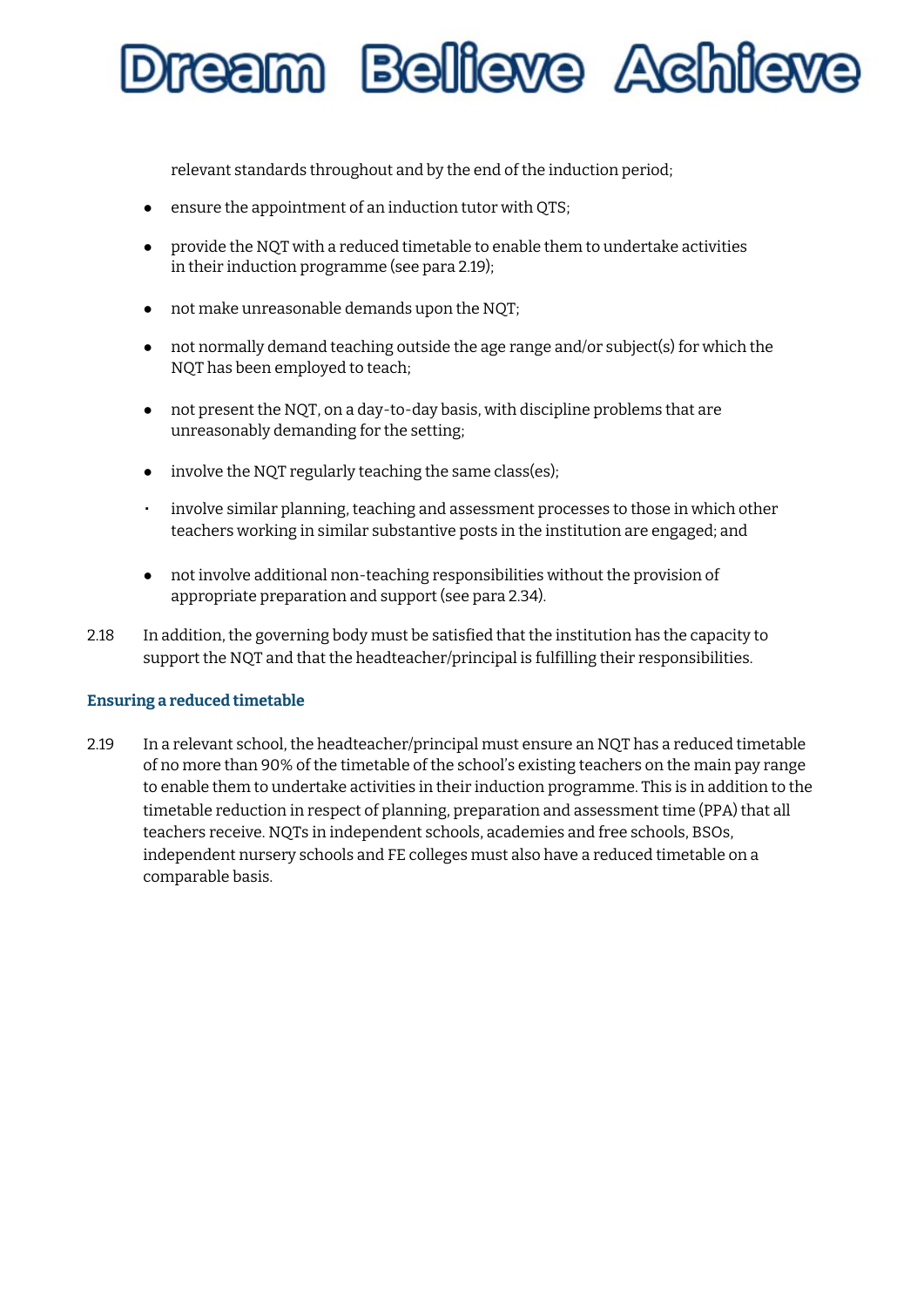

#### **Determining the appropriate body**

- 2.20 Independent quality assurance of statutory induction, through the role of the appropriate body, is important both for ensuring that schools provide adequate support for their NQTs, and that their assessment is fair and consistent across all institutions.
- 2.21 An NQT cannot start their induction until their appropriate body has been agreed. The chart below identifies the organisations that can act as the appropriate body for particular institutions. In the absence of another body acting as appropriate body for a school, the local authority in which the school is situated should be asked to be the appropriate body for that school.

#### **Chart: Determining the appropriate body [5](#page-11-0)**

| <b>Type of institution</b>                                                | Appropriate body                                                                                                                                |
|---------------------------------------------------------------------------|-------------------------------------------------------------------------------------------------------------------------------------------------|
| Community, foundation or<br>voluntary schools                             | A local authority with which the school<br>$\bullet$<br>reaches agreement                                                                       |
| Community or foundation special<br>schools                                | A teaching school (subject to the conditions<br>outlined in para 2.22 below)                                                                    |
| Maintained and non-maintained<br>nursery schools or children's<br>centres | The National Induction Panel for Teachers<br>(NIPT)                                                                                             |
| Non-maintained special schools<br>Pupil referral units (PRUs)             | The local authority in which the school is<br>$\bullet$<br>situated (if agreement cannot be reached<br>between the school and one of the above) |
|                                                                           |                                                                                                                                                 |
| Academies, free schools or city<br>technology colleges                    | A local authority with which the school<br>reaches agreement                                                                                    |
|                                                                           | A teaching school (subject to the conditions<br>outlined in para 2.22 below)                                                                    |
|                                                                           | The National Induction Panel for<br>Teachers (NIPT)                                                                                             |
|                                                                           | The Independent Schools Teacher Induction<br>Panel (IStip) (for their members and associate<br>or additional members only)                      |
|                                                                           |                                                                                                                                                 |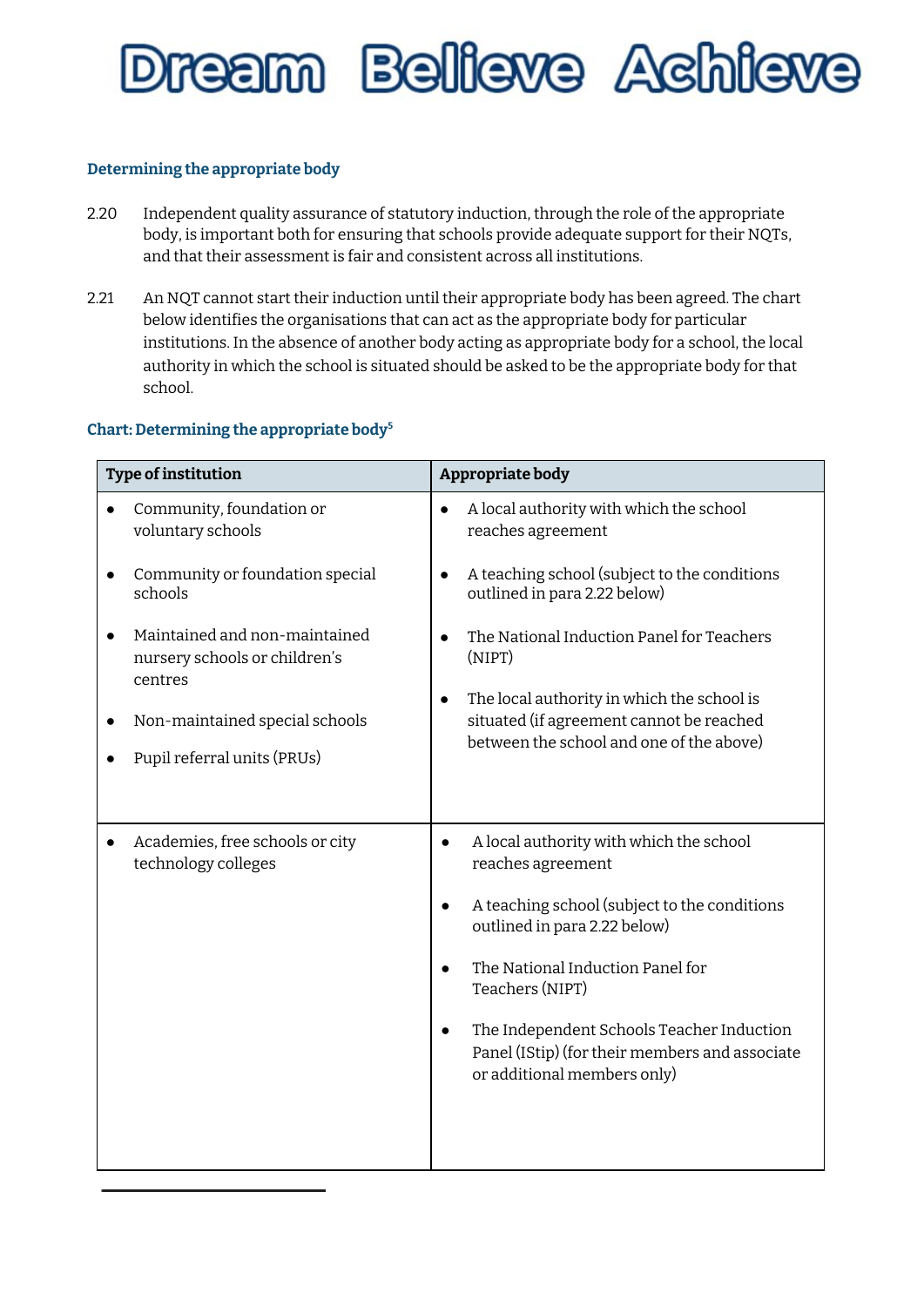# eam Bellieve Achie

<span id="page-11-0"></span><sup>5</sup>An appropriate body may also be an organisation determined for this purpose by the Secretary of State

| Type of institution                                                                               | Appropriate body                                                                                                                                                                                                                                                           |
|---------------------------------------------------------------------------------------------------|----------------------------------------------------------------------------------------------------------------------------------------------------------------------------------------------------------------------------------------------------------------------------|
| Other independent schools<br>including independent nursery<br>schools<br>British schools overseas | A local authority with which the school<br>reaches agreement<br>A teaching school (subject to the conditions<br>outlined in para 2.22 below)<br>The Independent Schools Teacher Induction<br>Panel (IStip) (for their members and associate<br>or additional members only) |
| FE institutions (including sixth-form<br>colleges)                                                | A local authority with which the institution<br>reaches agreement<br>A teaching school (subject to the conditions<br>outlined in para 2.22 below)                                                                                                                          |

#### **Conditions for teaching schools carrying outthe appropriate body role**

- 2.22 Teaching schools acting as appropriate bodies are subject to the following conditions:
	- A teaching school that is an accredited ITT provider cannot be the appropriate body for an NQT for whom it recommended that the award of QTS should be made
	- A teaching school cannot be the appropriate body for an NQT whom it employs, or who has served any part of their induction at that school

#### **Charging by the appropriate body**

- 2.23 The appropriate body may make reasonable charges (agreed in advance), not exceeding the cost of supplying the service as follows:
	- To an independent school; an academy; a free school; a city technology college; a BSO; an independent nursery school; or a further education institution to which it is supplying the service
	- To any maintained school or institution (from 1 September 2013)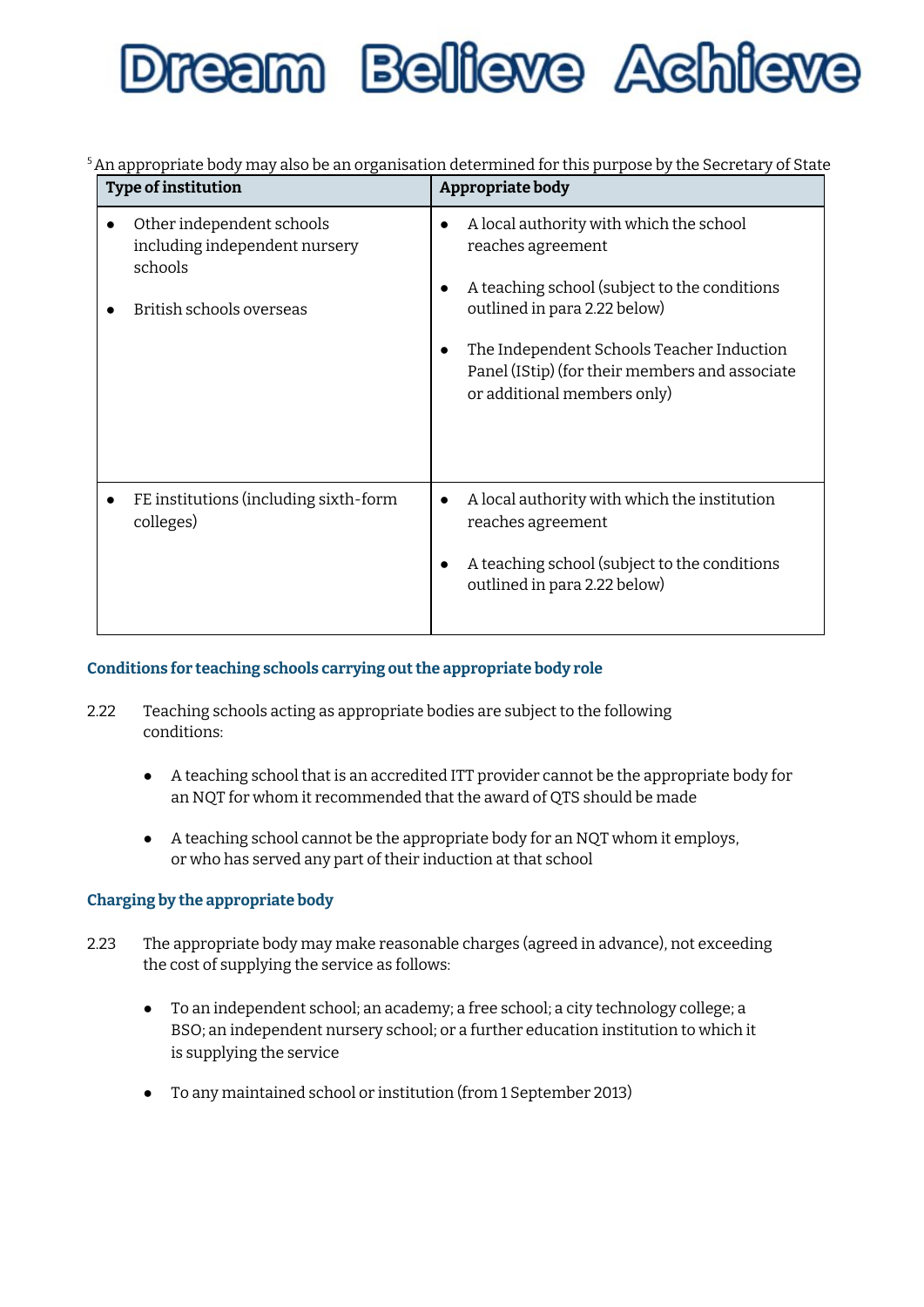

#### **Registering the NQT with the appropriate body**

2.24 Once an NQT has been appointed, the headteacher/principal must notify the appropriate body in advance of the NQT taking up post. Failure to do so may delay the start of the induction period.

#### **Named contact atthe appropriate body**

2.25 At registration the appropriate body should provide the NQT with a named contact with whom they may raise any concerns about their induction programme that they are unable to resolve. This person should not be directly involved in monitoring or supporting the NQT or in making decisions about satisfactory completion of induction.

#### **Informing the Teaching Regulation Agency of NQT appointments**

2.26 Appropriate bodies should inform the Teaching Regulation Agency of any NQTs who start an induction period or who have taken up a post in which to continue their induction.

#### **Determining the length ofthe induction period**

- 2.27 The length of the induction period an NQT is required to serve, whether the teaching post in which they are doing so is part-time or full-time, is the full-time equivalent of one school year (usually three school terms – see para 2.32).The appropriate body makes the final decision about the equivalence to one school year in cases where the NQT serves induction in more than one setting or in non- standard settings such as those in the FE sector.
- 2.28 In some exceptional circumstances the length of an induction period may be reduced. For further details see Section 3: Special Circumstances.

#### **Minimum period of continuous employmentthat can counttowards induction**

2.29 The minimum period of employment that can be counted towards completion of the induction period (for both full-time and part-time NQTs) is one term (based on an institution that operates three terms in an academic year). This applies to both permanent and long-term supply teaching posts. It also reflects the need for each NQT to work in a stable environment and receive a personalised, supported and pre-planned induction programme. In addition, it is important that the NQT is in post long enough to enable a fair and reasonable assessment to be made of their performance. It would be very difficult to do this against all of the relevant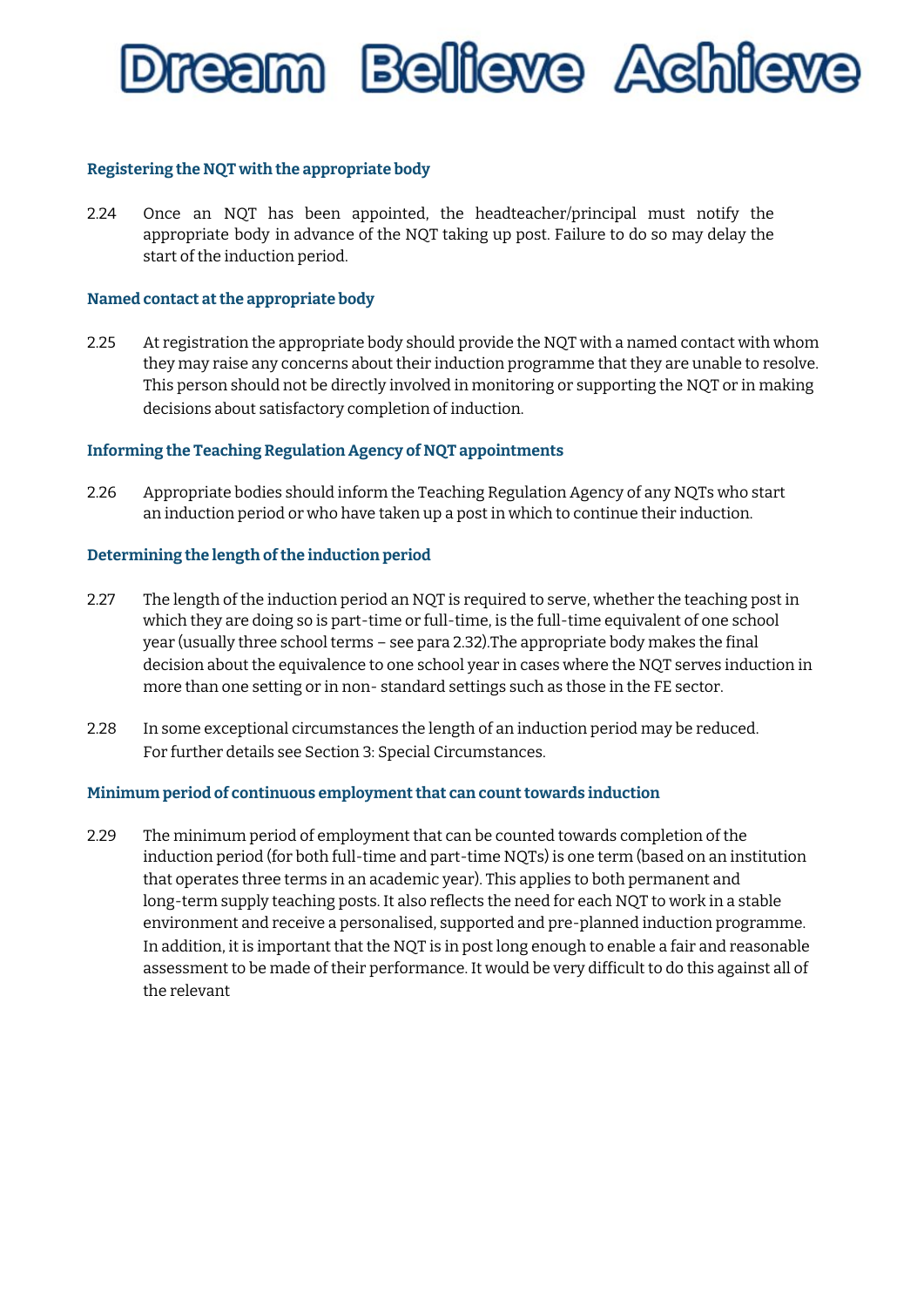### 'eam Bellieve Achie

standards over a period of less than one term.

- 2.30 For NQTs who are not employed to work within a term structure (for example those teaching certain apprenticeship courses in an FE institution) the appropriate body should decide the minimum period of employment that can count towards induction, taking into account paragraph 2.29 above.
- 2.31 Any periods of induction served under the Welsh induction regulations in Wales can count towards induction in England only if they comply with the requirements of the English induction regulations. Periods of induction served under and complying with the English induction regulations in England can count towards induction in Wales.

#### **Length ofthe induction period for an NQT who works part- time**

- 2.32 NQTs serving induction on a part-time basis at any point will need to serve the full- time equivalent (FTE) of one full academic year. Therefore an NQT working part- time as a 0.5 FTE will need to serve induction for two academic years.
- 2.33 It is for the school and appropriate body to decide in each individual case the length of the induction period required which is fair and takes full account of the NQT's working pattern.

#### **Monitoring, support and assessment during induction**

- 2.34 A suitable monitoring and support programme must be put in place for the NQT, personalised to meet their professional development needs (including the development needs of part-time NQTs). This must include:
	- Support and guidance from a designated induction tutor who holds QTS and has the time and experience to carry out the role effectively
	- Observation of the NQT's teaching and follow-up discussion
	- Regular professional reviews of progress
	- NQT's observation of experienced teachers either in the NQT's own institution or in another institution where effective practice has been identified

#### **Appointment of an induction tutor**

2.35 The headteacher/principal must identify a person to act as the NQT's induction tutor, to provide day-to-day monitoring and support, and coordination of assessment. The induction tutor must hold QTS and have the necessary skills and knowledge to work successfully in this role and should be able to provide effective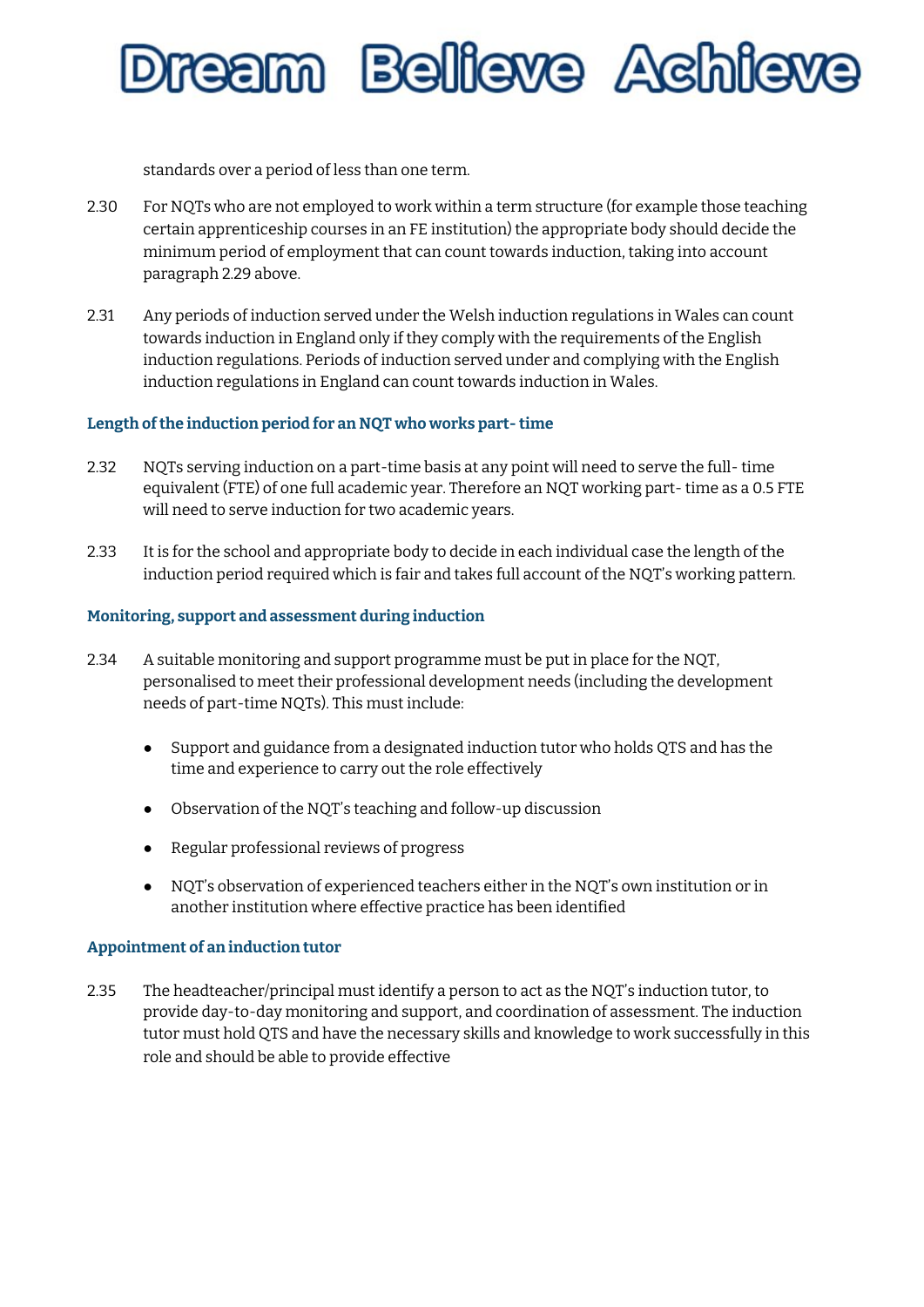

coaching and mentoring. This is a very important element of the induction process and the induction tutor must be given sufficient time to carry out the role effectively and to meet the needs of the NQT. The induction tutor will need to be able to make rigorous and fair judgements about the NQT's progress in relation to the relevant standards. They will need to be able to recognise when early action is needed in the case of an NQT who is experiencing difficulties. It may, in some circumstances, be appropriate for the headteacher/principal to be the induction tutor.

#### **Observation ofthe NQT's teaching practice**

- 2.36 An NQT's teaching should be observed at regular intervals throughout their induction period to facilitate a fair and effective assessment of the NQT's teaching practice, conduct and efficiency against the relevant standards. Observations of the NQT may be undertaken by the induction tutor or another suitable person who holds QTS from inside or outside the institution.
- 2.37 The NQT and the observer should meet to review any teaching that has been observed. Feedback should be prompt and constructive. Arrangements for review meetings should be made in advance and a brief written record made on each occasion. It should indicate where any development needs have been identified.

#### **Professional progress reviews ofthe NQT**

2.38 The induction tutor should review the NQT's progress at frequent intervals throughout the induction period. Reviews should be informed by evidence of the NQT's teaching. Objectives should be reviewed and revised in relation to the relevant standards and the needs and strengths of the individual NQT. The NQT should record evidence of progress towards objectives and agreed steps to support them in meeting their objectives. Evidence should come from practice.

#### **Formal assessments**

- 2.39 NQTs should have formal assessments carried out by either the headteacher/principal or the induction tutor. These could be undertaken on a termly basis so that they have three per year (see Section 5 for further information about roles and responsibilities). It is for institutions and NQTs to agree exactly when the assessment dates are set, which should occur as near to the end of each term as possible. Evidence used in assessments must be clear and transparent and copies provided to the NQT and appropriate body.
- 2.40 Formal assessment meetings should be informed by evidence gathered during the preceding assessment period and drawn from the NQT's work as a teacher and from their induction programme. Judgements made during the induction period should relate directly to the relevant standards. NQTs should be kept up to date on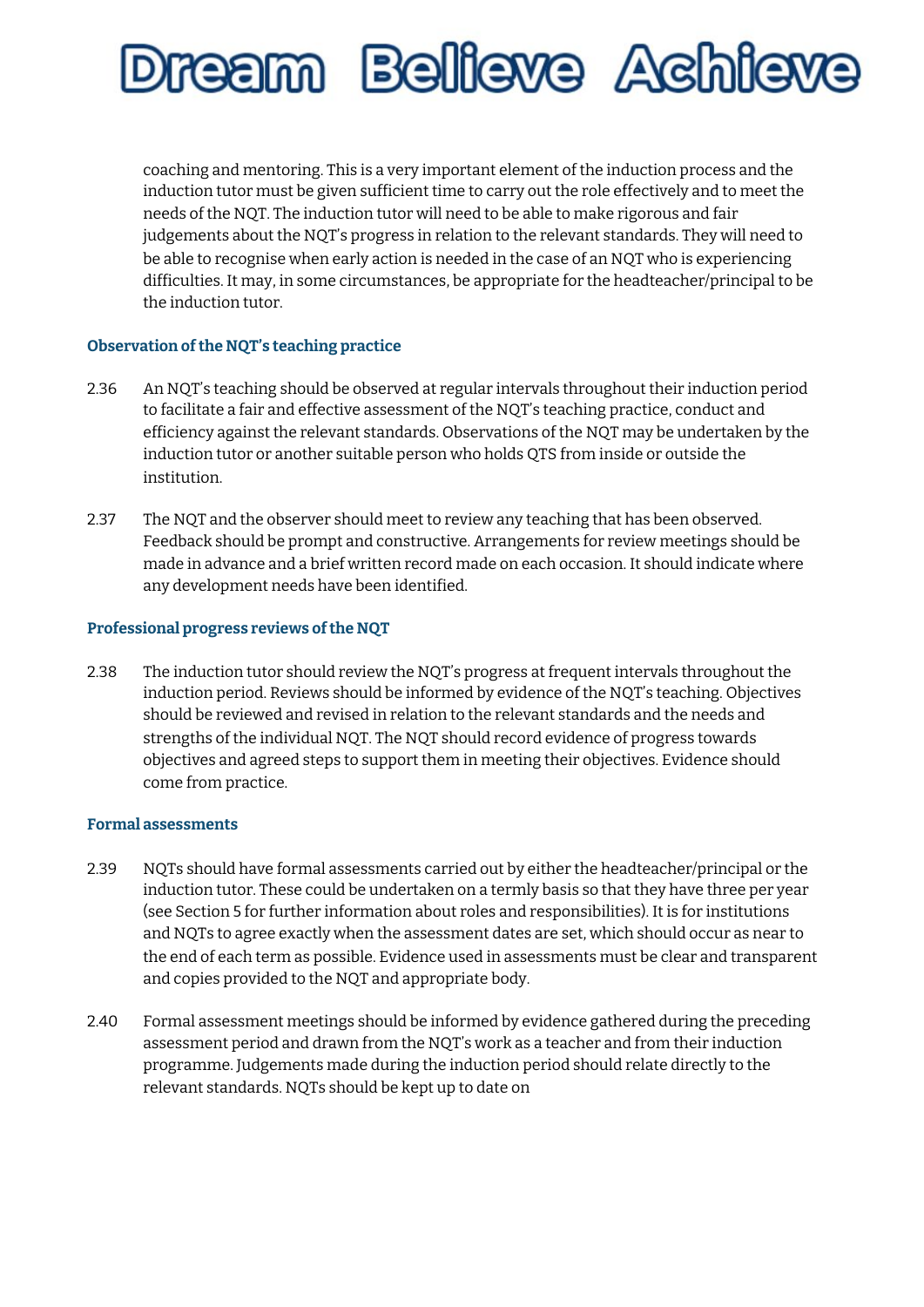## ream Belleve Achie

their progress. **There should be no surprises.**

- 2.41 Formal assessment reports should be completed for the first and second assessments. These reports should clearly show assessment of the NQT's performance against the relevant standards at the time of the assessment.
- 2.42 The final assessment meeting is at the end of the induction period, and will form the basis of the headteacher's/principal's recommendation to the appropriate body as to whether, having completed their induction period, the NQT's performance against the relevant standards is satisfactory, unsatisfactory, or whether or not an extension should be considered. This recommendation should be recorded on the final assessment form.
- 2.43 Once assessment forms have been completed, the NQT should add their comments. They should then be signed by the induction tutor, headteacher/principal and the NQT. Once signed, the NQT should be given the original and a copy sent to the appropriate body shortly after each meeting, and within 10 working days of the final assessment meeting. These may be submitted electronically.

#### **Interim assessments**

2.44 When an NQT leaves a post after completing one term or more in an institution but before the next formal assessment would be required, the headteacher/principal should complete an interim assessment. This should take place before the NQT leaves their post in order to ensure that the NQT's progress and performance since the last assessment are captured. This is especially important where concerns about progress may have arisen. The information recorded on the interim assessment form will help to ensure that induction can be continued effectively in any subsequent post. This is also required if the NQT leaves during their final term of induction.

#### **Raising concerns**

2.45 An NQT should normally raise any concerns about their induction programme with their induction tutor. If the matter is not resolved, the NQT may notify the named contact at the appropriate body (see para 2.25) who should, as soon as possible, investigate the issues raised.

#### **Completing the induction period**

- 2.46 An NQT completes their induction period when they have served:
	- the full-time equivalent of a standard school year (usually three terms); or
	- a reduced period (as agreed with the appropriate body and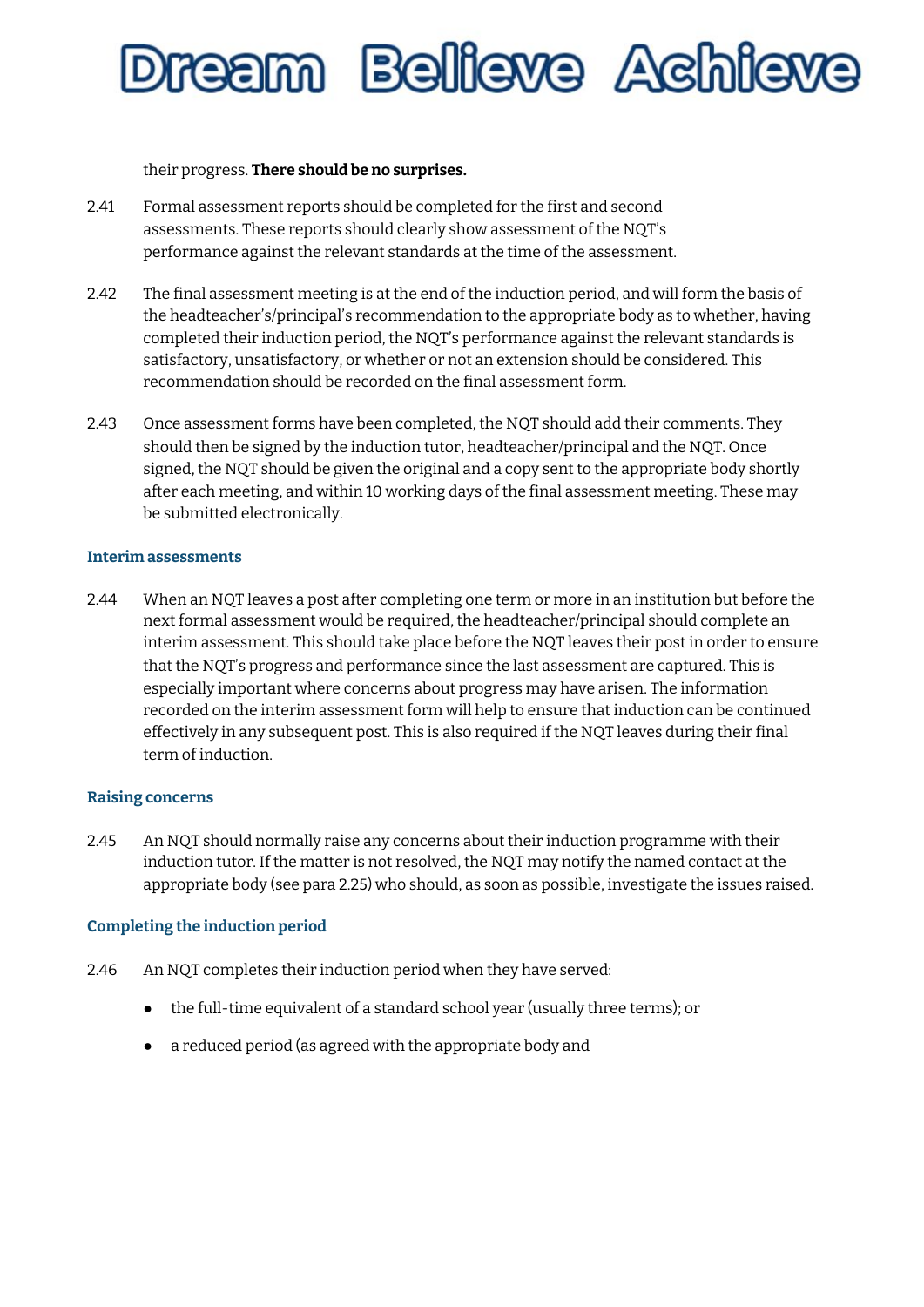'eam Bellieve Achie

headteacher/principal) based on previous teaching experience (see paras 3.2– 3.4); or

- an extension to that period, as a consequence of absences occurring during the period; or
- $\bullet$  an extension following a decision by the appropriate body or the Appeals Body<sup>[6](#page-16-0)</sup>.
- 2.47 Cohort 1 teachers must additionally pass the numeracy skills test before they can satisfactorily complete induction (see paras 3.17–3.21).
- 2.48 The appropriate body makes the final decision as to whether or not an NQT's performance against the relevant standards is satisfactory, drawing on the recommendation of the headteacher/principal.
- 2.49 Within 20 working days of receiving the headteacher's/principal's recommendation, the appropriate body must decide whether the NQT:
	- has performed satisfactorily against the relevant standards and thereby satisfactorily completed their induction period;
	- requires an extension of the induction period; or
	- has failed to satisfactorily complete the induction period.
- 2.50 In making this decision the appropriate body must take into account the headteacher's/principal's recommendation and all available evidence including any written representations from the NQT.
- 2.51 The appropriate body must, within three working days of making the decision, make written notification of the decision to: the NQT; the headteacher/principal (in whose institution the NQT was working at the end of their induction); and the employer (if other than the appropriate body itself). They must also notify the Teaching Regulation Agency within three working days in the case of decisions to fail or extend the NQT's induction, and via the termly return for other notifications.
- 2.52 If the appropriate body decides to extend the period of induction or that the NQT has failed to complete their induction period satisfactorily, they must inform the NQT of their right to appeal against this decision, with the name and address of the Appeals Body (the Teaching Regulation Agency), and the deadline for appeals. Any appeal must be notified within 20 working days, after which the right of appeal expires except in exceptional circumstances.
- 2.53 Failure to complete the induction period satisfactorily means that the NQT is no

<span id="page-16-0"></span><sup>&</sup>lt;sup>6</sup> The Appeals Body is the Teaching Regulation Agency.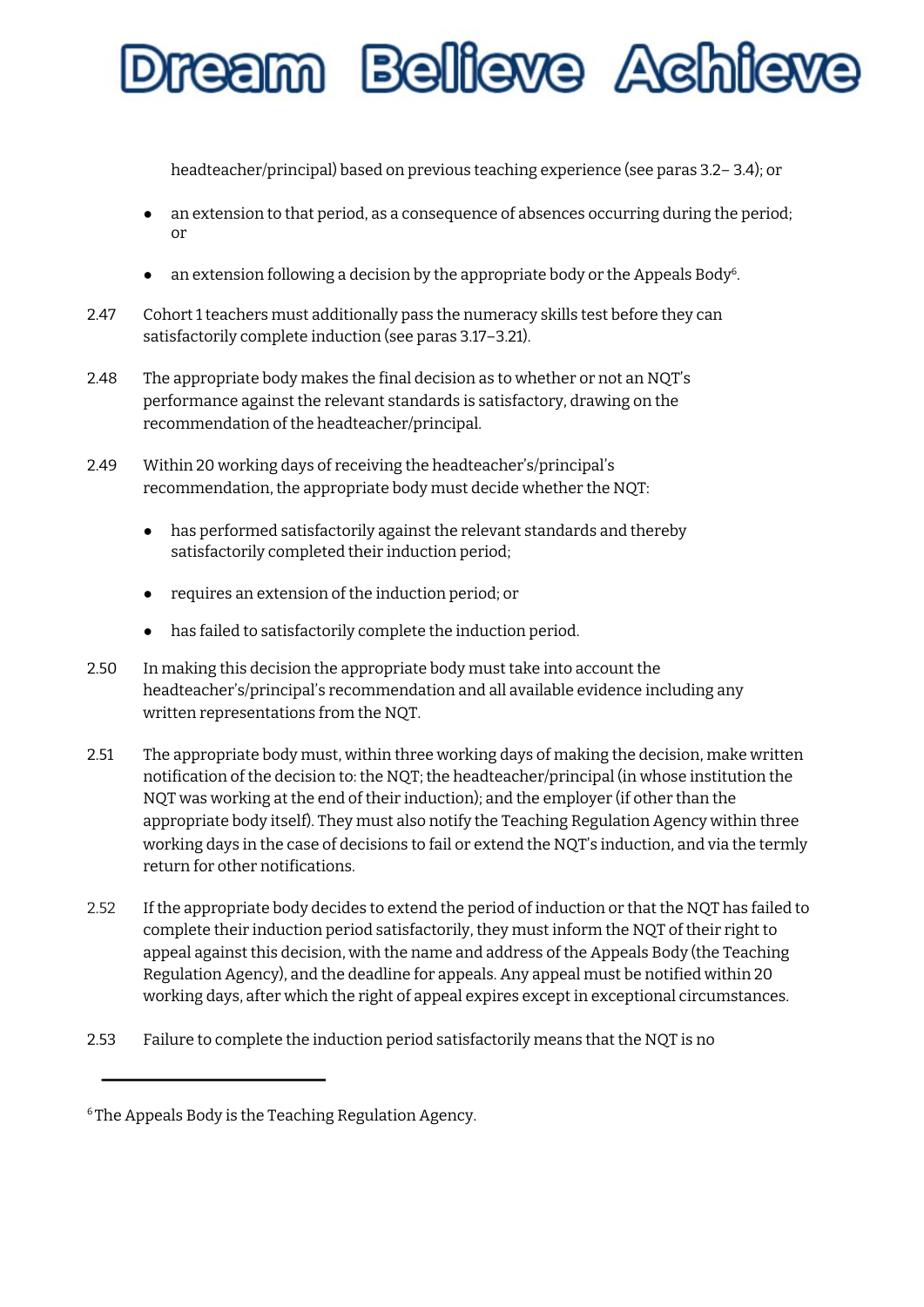### ream Believe Achie

longer eligible to be employed as a teacher in a maintained school, a maintained nursery school, a non-maintained special school or a pupil referral unit. However, this does not prevent them from teaching in other settings where statutory induction is not mandatory.

- 2.54 An NQT working in a relevant school who has failed induction must be dismissed within ten working days of them giving notice that they do not intend to exercise their right to appeal, or from when the time limit for making an appeal expires without an appeal being brought. If the NQT's appeal is heard, and they have been judged as having failed induction, the employer should dismiss the NQT within ten working days of being told of the outcome of the hearing.
- 2.55 The Teaching Regulation Agency must ensure that the name of the person who has failed induction is included on the list of persons who have failed to satisfactorily complete an induction period and notify them of their inclusion. This must only be done once the time limit for making an appeal against the decision has expired or following dismissal of such an appeal.

#### **Record keeping/retention**

- 2.56 The appropriate body is responsible for keeping a record for each NQT it has registered for induction. It should also monitor the return of assessment forms and contact the institution concerned when assessment forms have not been submitted or signed on time. Records should state the date an NQT starts a period of employment counting towards induction, how much of the period has been completed, changes in working patterns and any absences. These should be noted on assessment forms at the end of each formal assessment period (see paras 2.39–2.43). The headteacher/principal should notify the appropriate body if an NQT leaves the institution before completing the period. The appropriate body will then notify the Teaching Regulation Agency.
- 2.57 Where an NQT has already completed part of their period in another institution, the headteacher/principal should contact the NQT's previous appropriate body to obtain copies of any assessment forms (including any interim assessments). They should establish how much induction time remains to be served and alert the new appropriate body to any concerns that have been raised about the NQT's progress by previous employers.
- 2.58 The Teaching Regulation Agency keeps records of teachers who have completed or part-completed induction. Details of teachers who have passed or failed induction are available to employers through the [Employer](http://www.gov.uk/teacher-status-checks-information-for-employers) Access Online service. As the Appeals Body, the Teaching Regulation Agency also keeps records of all appeals.
- 2.59 It is recommended that assessment reports are retained by both the institution and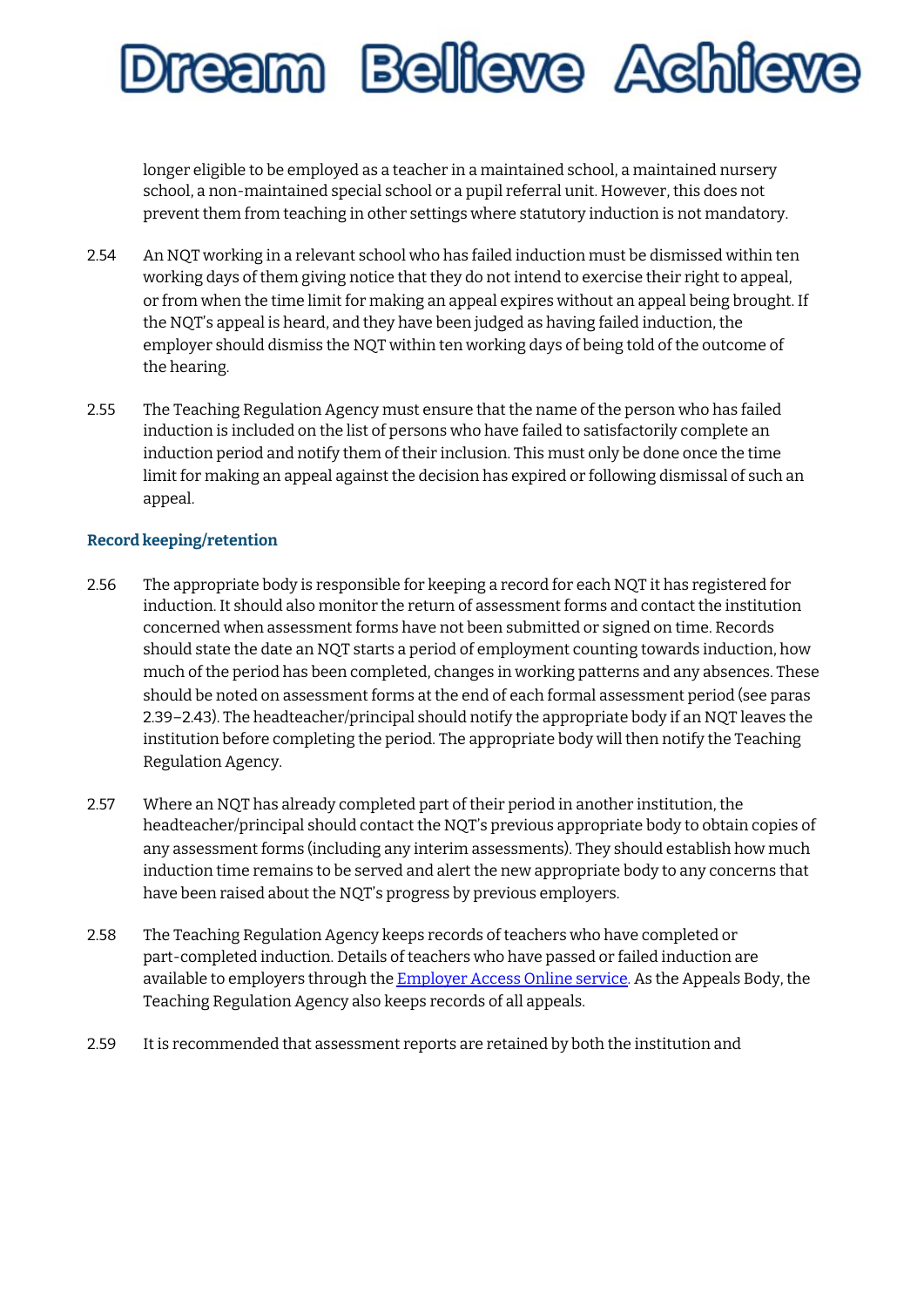### ream Believe Achie

the appropriate body for a minimum of six years. NQTs are advised to retain the original copies of their own assessment reports.

#### **Confidentiality and data protection**

- 2.60 Headteachers/principals, induction tutors, appropriate bodies and the Teaching Regulation Agency should ensure that arrangements are in place to facilitate the effective protection and secure transfer of data.
- 2.61 The induction process and the assessments generated from it should be treated with confidentiality at all times and should not be shared with anyone not directly involved in the induction process. It should be made clear to anyone viewing such documents that they are confidential and NQTs must be made aware of who has been granted access to their assessments.
- 2.62 The governing body can request general reports on the progress of an NQT on a termly basis but are not automatically entitled to have access to an individual's assessment forms. The exception to this would be when an NQT has raised concerns about a particular issue/assessment via the institution's grievance procedures, which would in many cases require the governing body to investigate the situation. If at any stage the governing body has questions or concerns about the quality of the institution's induction arrangements and the roles and responsibilities of staff involved in the process they can seek guidance from the appropriate body.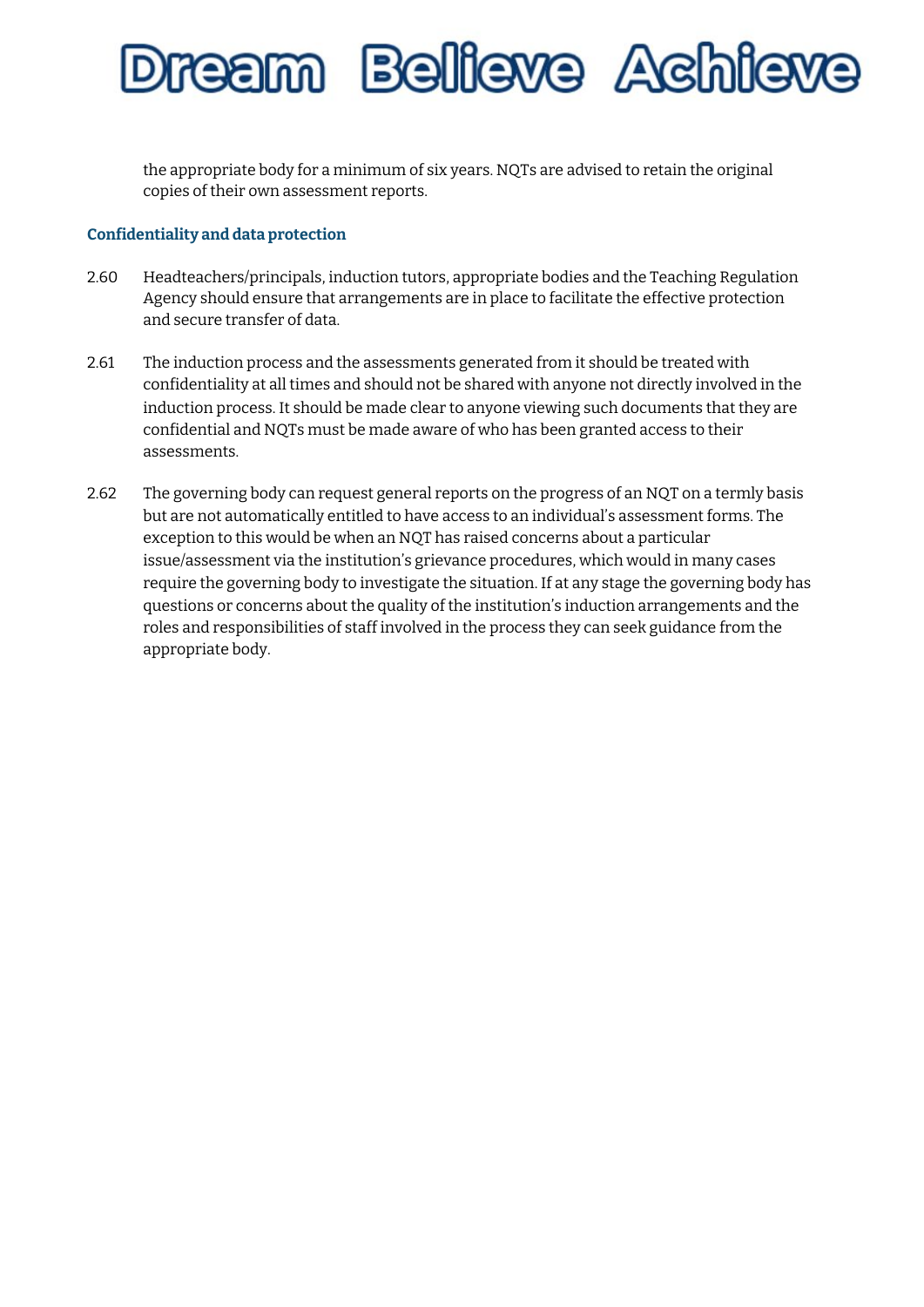

#### **Section 3: Special circumstances**

- 3.1 This section explains the regulations that apply on a less regular basis. It covers:
	- reducing an induction period in recognition of previous teaching experience and exceptional circumstances;
	- extending an induction period;
	- short-term supply teaching and NQTs;
	- NQTs employed simultaneously in two or more institutions;
	- determining completion of induction in the event of loss of data/incorrect data; and
	- special provisions applying to a qualified teacher who has not passed the numeracy skills test on completion of the induction period (Cohort 1).

#### **Reducing the induction period**

- 3.2 Even though some teachers already have significant teaching experience when they enter the maintained sector for the first time, they are still required to serve statutory induction. In such cases, appropriate bodies have discretion to reduce the length of the induction period to a minimum of one term (based on an academic year of three terms) to recognise this experience.
- 3.3 In making such a decision they must take account of advice from the headteacher/principal and gain the agreement of the teacher concerned. If a teacher wishes to serve the full induction period they must be permitted to do so. The appropriate body may wish to consider what evidence of previous experience and performance they require in reaching their decision including performance management documentation from previous teaching employment. Examples of when this discretion might be considered appropriate include a teacher who has taught in the independent sector or who has gained QTS via the assessment-only route<sup>[7](#page-19-0)</sup>.
- 3.4 In such cases, only the final assessment meeting and report (see paras 2.42– 2.43) will be required with the headteacher's/principal's recommendation on whether the teacher's performance against the relevant standards is satisfactory or if an extension would be appropriate. The appropriate body will then follow the

<span id="page-19-0"></span> $7$ The assessment-only route to QTS allows an individual with a degree to demonstrate that they already meet all the relevant standards without the need for any further training by presenting detailed evidence to an accredited and approved training provider and by having their teaching assessed in a school.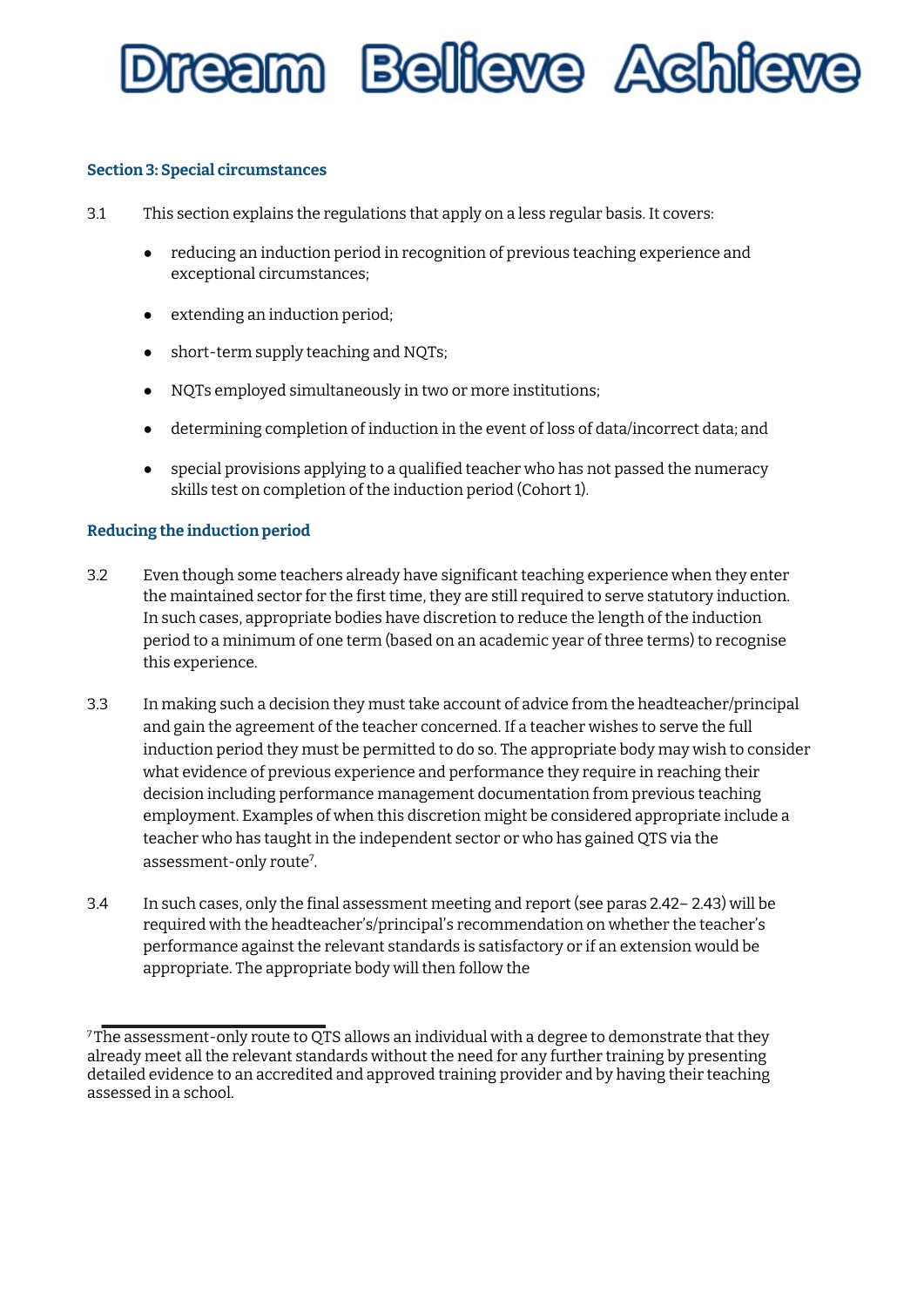## ream Believe Achieve

induction process in the normal way (see paras 2.46–2.55).

3.5 The appropriate body also has discretion to reduce the prescribed induction period by up to 29 days where this falls short of a full year and to account for ad hoc absences.

#### **Extending an induction period to accountfor ad hoc absences**

3.6 The induction period is automatically extended prior to completion when an NQT's absences during the period total 30 days or more (with the exception of statutory maternity leave (see para 3.7). In these circumstances the induction period must be extended by the aggregate total of days absent. If the NQT is unable to serve the extension in the same school/institution, the minimum period of employment of one term or equivalent must be served in a new school/institution.

#### **Extension ofthe induction period prior to completion due to statutory maternity leave**

3.7 NQTs who take statutory maternity leave while serving their induction period or an extension to their induction period may decide whether their induction should be extended (or further extended) to reflect the number of days absent for this purpose. Any outstanding assessments should not be made until the NQT returns to work and has had the opportunity to decide whether to extend (or further extend) induction, and any such request must be granted. If an NQT chooses not to extend (or further extend) the induction period their performance will still be assessed against the relevant standards. It is, therefore, recommended that an individual in this situation seeks advice before making such a decision.

#### **Extension ofthe induction period after induction has been completed**

- 3.8 The appropriate body has the option, when making its decision at the end of the induction period (see paras 2.49–2.52), to extend the period where this can be justified. It determines the length of the extension, the procedure for assessments during it, and the recommendation at its end. The appropriate body may decide to extend where there is insufficient evidence on which a decision can be based or where it would be unreasonable to expect the NQT to have demonstrated satisfactory performance against the relevant standards for other reasons. These might include:
	- personal crises;
	- illness;
	- disability;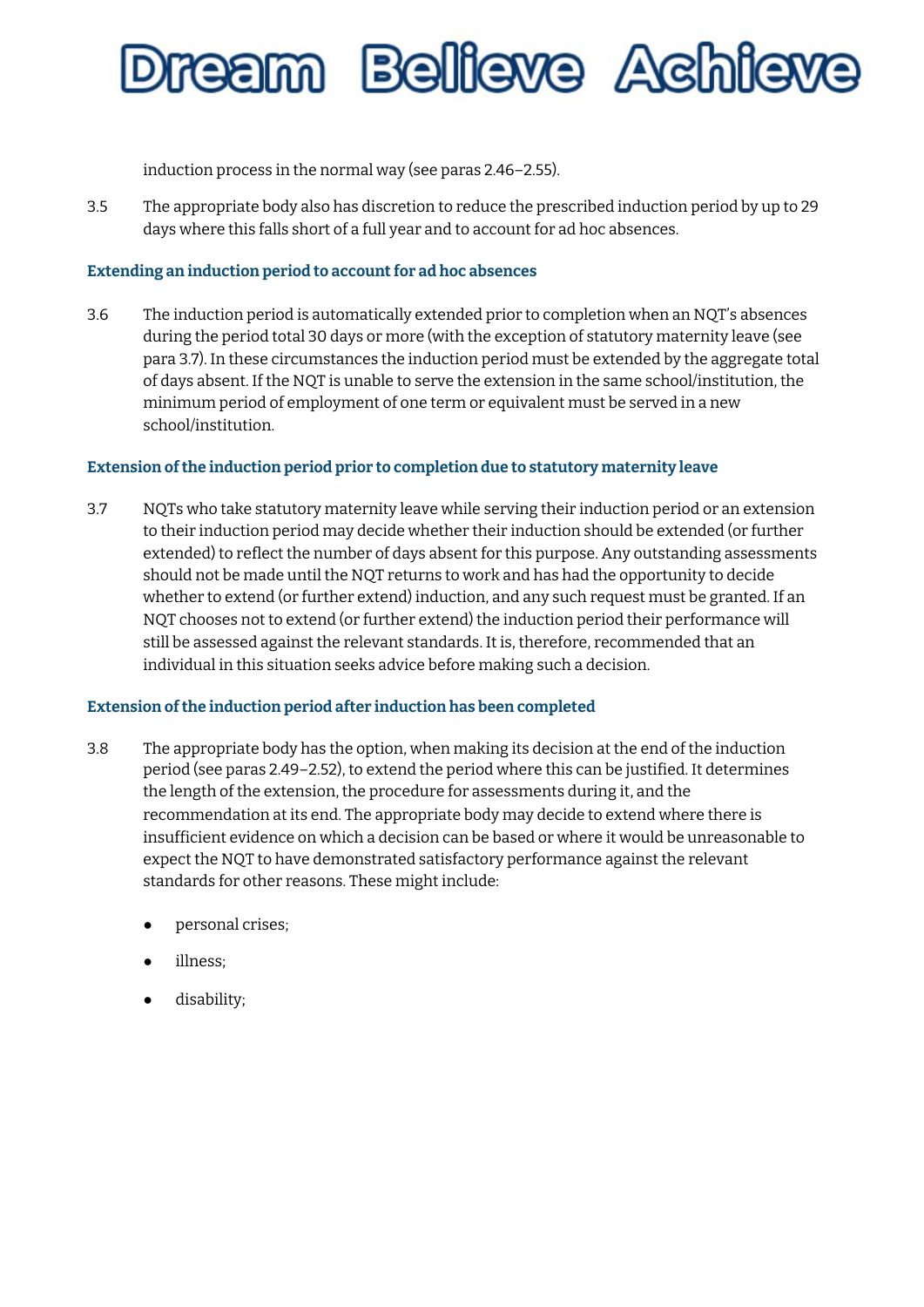## ream Believe Achie

- issues around the support during induction; or
- where there is insufficient evidence within induction documentation for a decision to be made about whether the NQT's performance against the standards is satisfactory.
- 3.9 An NQT may be unable to, or choose not to, serve an extension in the same school/institution in which they completed their original induction period. They will then need to find another post in which to complete the extension to their induction period. In these circumstances the minimum period of employment must still be served as the NQT will be working in a new institution.
- 3.10 If an NQT leaves an institution having started but before completing their extension, the headteacher/principal should complete an interim assessment form and notify the appropriate body.

#### **Induction periods extended in Wales (before or after completion)**

3.11 When an extension is granted under Welsh regulations and the NQT is subsequently employed at an institution in England, the period is treated as having been extended under English regulations.

#### **Data loss/error – determining whether induction has been satisfactorily completed**

- 3.12 In exceptional circumstances, through no fault of the teacher concerned and where records have either been lost or are in error, the appropriate body has discretion to decide if the teacher can be deemed to be exempt from induction (see para 24 of schedule 1 of the regulations). Each case must be considered on its own merits.
- 3.13 The appropriate body will want to ensure that every avenue has been explored to recover the missing data or identify an audit trail before making such a decision. The appropriate body, in reaching its decision, should consider the strength of evidence that an error has occurred or that records are missing or lost. It should also take into account evidence that the teacher has demonstrated they have performed satisfactorily against the relevant standards on the basis of evidence from the teacher's previous performance management reviews, and where appropriate, the most recent performance management review statements. If in doubt, the appropriate body may wish to consider other options such as a full or reduced period of induction.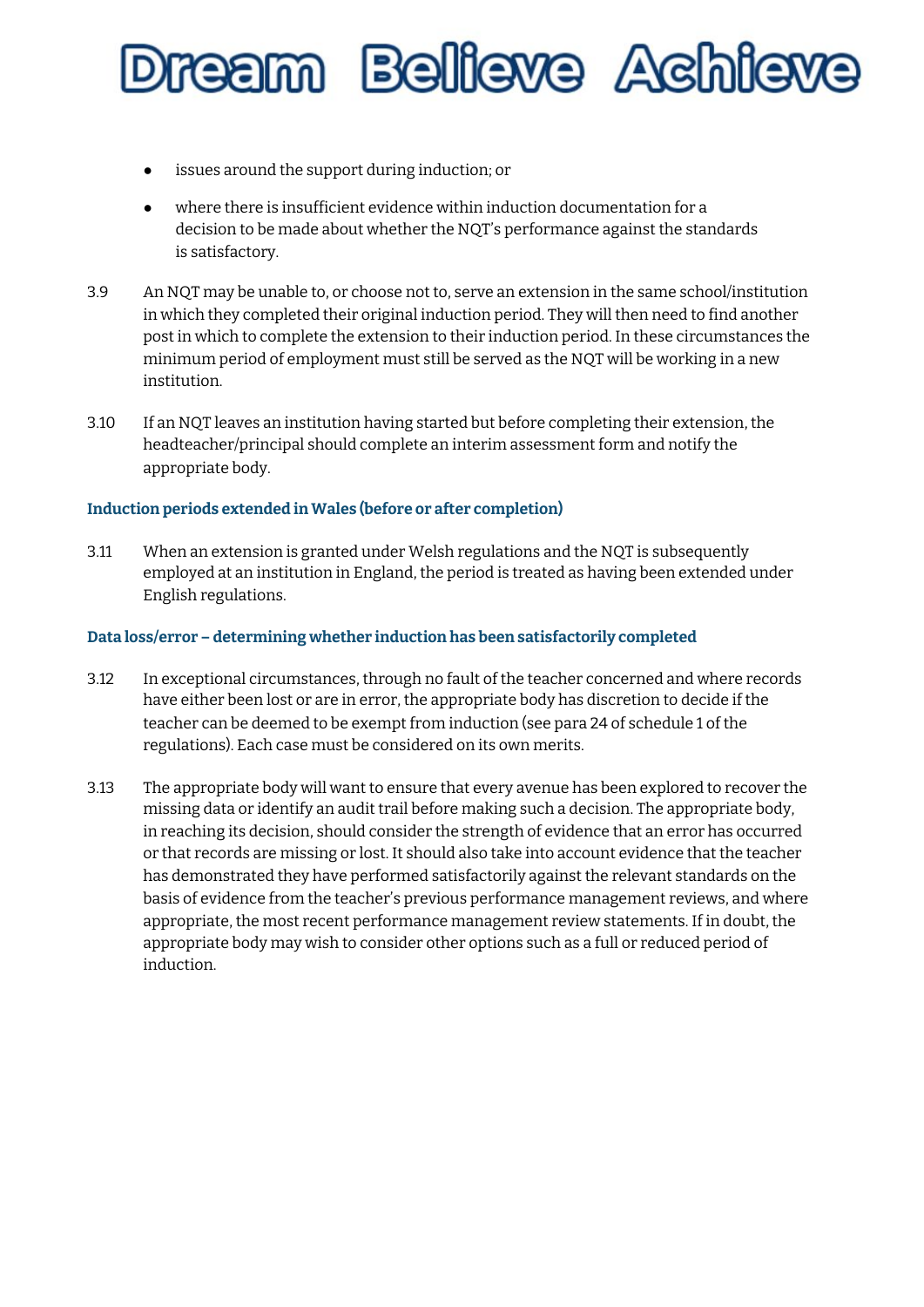### ream Bellieve Achie

#### **NQTs completing induction in more than one institution simultaneously**

- 3.14 In all cases where induction is served in more than one institution simultaneously, one headteacher/principal acts as the lead headteacher/principal. The lead headteacher/principal:
	- must ensure that they are satisfied that all posts are suitable for induction (see paras 2.17–2.18), and provide a fair opportunity for the NQT to demonstrate that they have performed satisfactorily against all of the relevant standards by the end of the induction period;
	- is responsible for consulting with and gathering evidence from the other headteachers/principals;
	- should also, in the case of unattached teachers<sup>[8](#page-22-0)</sup>, where appropriate, consult the Head of Service [9](#page-22-1) from the local authority; and
	- having coordinated the evidence, make the recommendation to the appropriate body on whether the NQT has performed satisfactorily against all of the relevant standards. Methods of sharing information and gathering evidence for progress reviews, classroom observation and formal assessments should be clear to all those involved in the process, including the NQT.
- 3.15 In all cases where induction is served in more than one institution simultaneously, it is essential that one appropriate body takes the lead in making the decision, following the recommendation from the lead headteacher/principal. The lead appropriate body is also responsible for consulting and gathering evidence from other appropriate bodies who are involved in the process.
- 3.16 For NQTs serving induction in more than one institution simultaneously, the separate contracts are added together to calculate the number of days in which induction must be served, and recorded by the lead headteacher/principal. Each separate contract of employment must meet the minimum period criteria (see paras 2.29–2.31).

<span id="page-22-0"></span><sup>8</sup> 'Unattached teacher' means a teacher employed by a local authority who is:

<sup>(</sup>a) not attached to a particular school, or

<sup>(</sup>b) employed otherwise than at a school.

<span id="page-22-1"></span><sup>&</sup>lt;sup>9</sup> The Head of Service is the person at the local authority responsible for the line management of the NQT.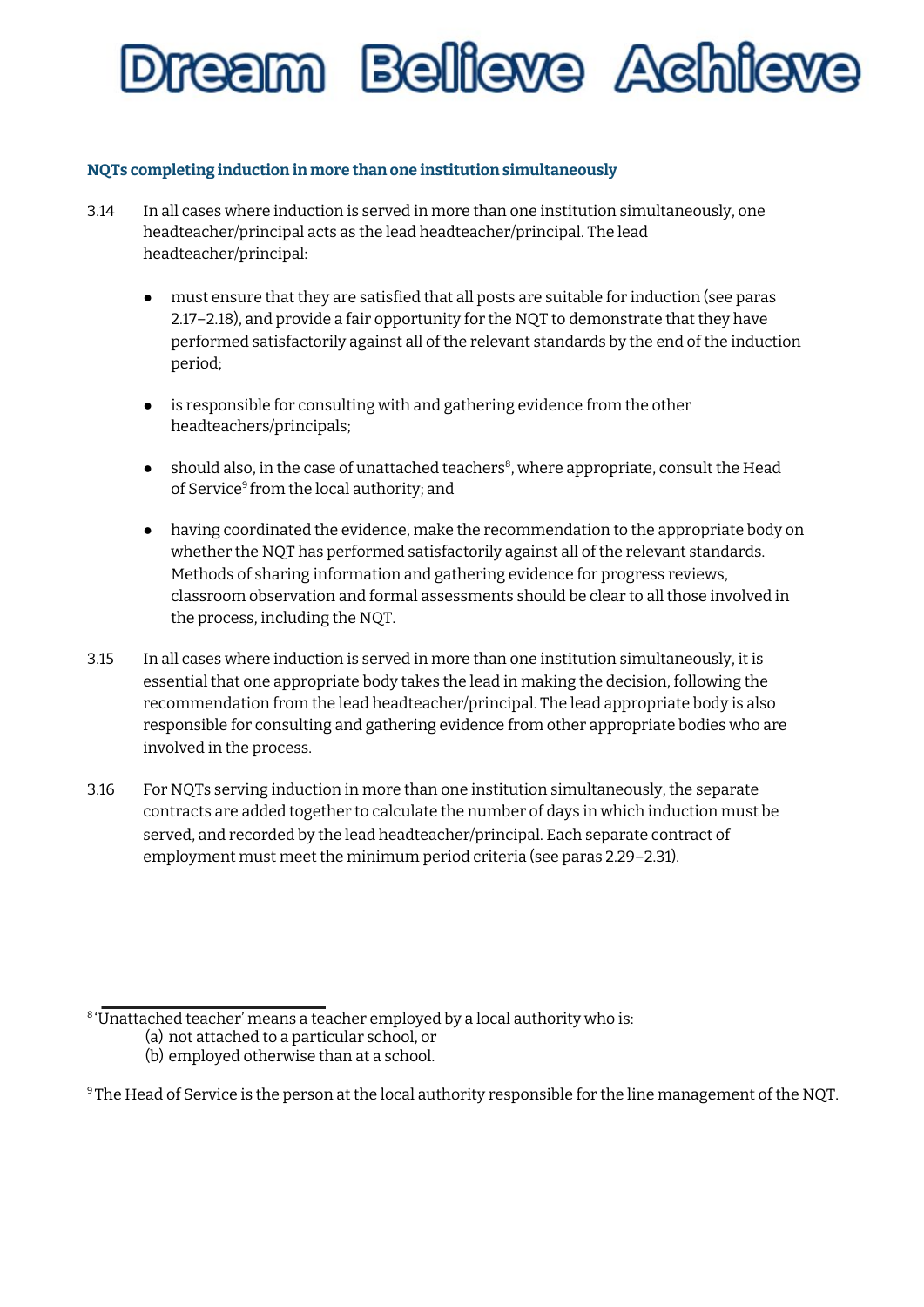

#### **Special provisions applying to teachers who gained QTS between 1 May 2000 and 30 April 2001 (Cohort 1)**

- 3.17 Teachers who gained QTS in England between 1 May 2000 and 30 April 2001 are known as Cohort 1 teachers and must additionally pass the numeracy skills test before they can complete induction satisfactorily. A teacher in Cohort 1 who has served an induction period, including any extension, but not passed the numeracy test, cannot lawfully be employed as a teacher in a relevant school.
- 3.18 The Teaching Regulation Agency holds details of Cohort 1 teachers who are prohibited from working in a relevant school because they have completed an induction period but have not passed the numeracy skills test.
- 3.19 Where a Cohort 1 teacher completes an induction period but has yet to pass the numeracy skills test the headteacher/principal should complete the final assessment and submit this to the appropriate body as normal.
- 3.20 The appropriate body must then defer making the final decision on whether the NQT has performed satisfactorily against the relevant standards until the NQT has passed the test. Instead the appropriate body must notify the NQT, the headteacher/principal, the Teaching Regulation Agency and the employer that the decision has been deferred and retain the recommendation and any supporting evidence. The employer must then terminate the individual's employment as soon as is practicable.
- 3.21 Once an NQT in Cohort 1 passes the test, they must notify the appropriate body. The appropriate body should then make a decision as to whether or not the NQT's performance against the relevant standards is satisfactory (this must be within 20 working days of receiving the notification). If the individual is judged to have passed induction they will then be permitted to work in a relevant school. If the individual's performance against the relevant standards is judged to be unsatisfactory upon completing an induction period they must be notified by the appropriate body of the right to appeal (see Section 4) as normal.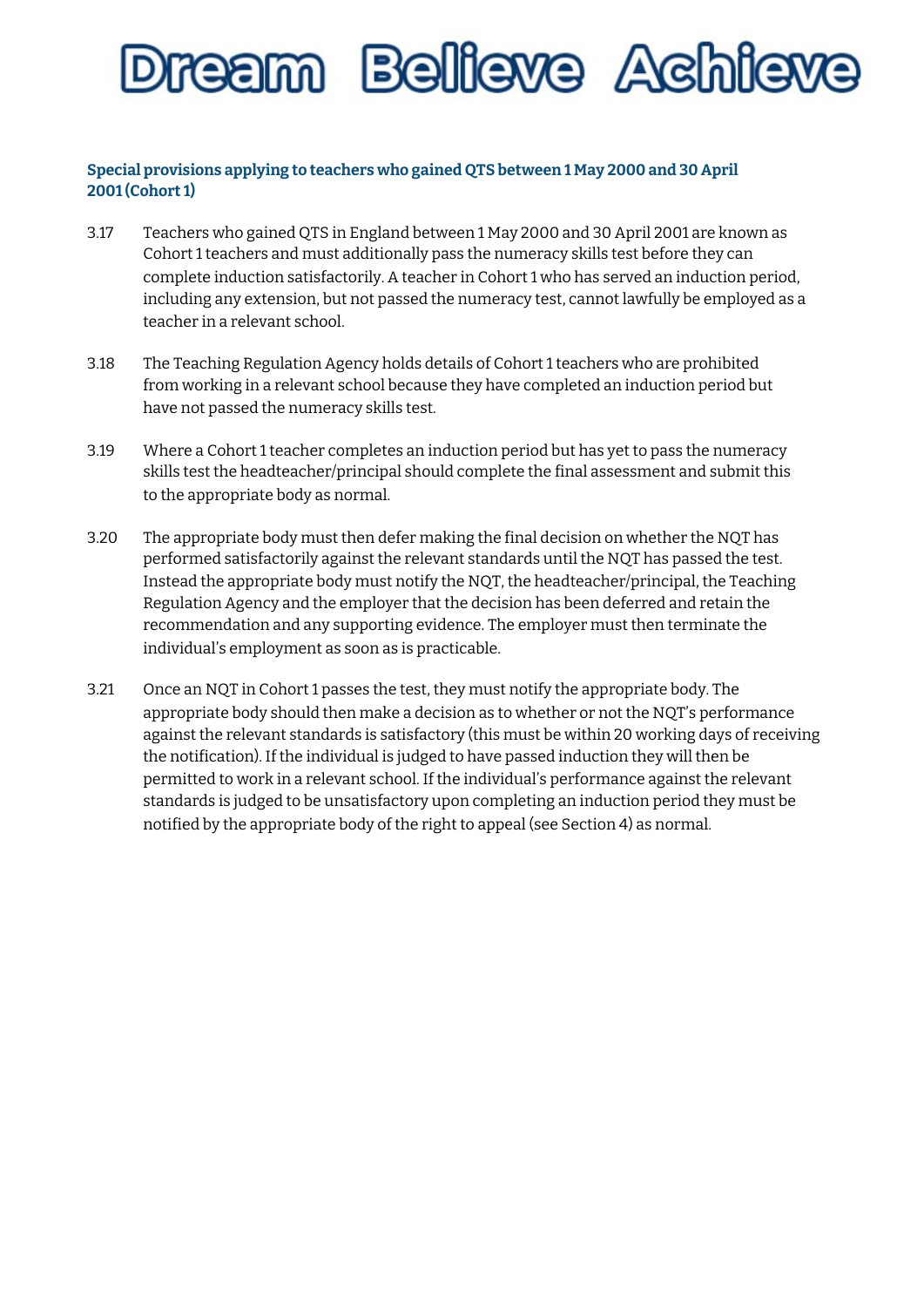# ream Belleve Achie

#### **Section 4: Unsatisfactory progress and appeals**

#### **Putting in place additional monitoring and support**

- 4.1 If it becomes apparent that an NQT is not making satisfactory progress, the appropriate body should be informed and the headteacher/principal must ensure that additional monitoring and support measures are put in place immediately. Action must not be delayed until a formal assessment meeting has taken place. It is important that the NQT is made aware of where they need to improve their practice, and given every opportunity to raise their performance. The headteacher/principal and the appropriate body should be satisfied that:
	- areas in which improvement is needed have been correctly identified;
	- appropriate objectives have been set to guide the NQT towards satisfactory performance against the relevant standards; and
	- an effective support programme is in place to help the NQT improve their performance.

#### **Action if performance is still unsatisfactory atthe next assessment point**

- 4.2 In many cases the additional monitoring and support measures mentioned above will have the desired effect and the NQT will go on to be formally assessed at the end of the period as having performed satisfactorily against the relevant standards. Where there are still concerns about the NQT's progress at the next formal assessment point (and this is not the final assessment), the headteacher/principal should explain to the NQT the consequences of failure to complete the induction period satisfactorily and discuss fully with the NQT:
	- the identified weaknesses;
	- the agreed objectives previously set in relation to the requirements for the satisfactory completion of induction, updating these as necessary;
	- details of additional monitoring and support put in place;
	- the evidence used to inform the judgement; and
	- details of the improvement plan for the next assessment period.
- 4.3 The completion of the assessment report will reflect the current rate of progress and brief details of the issues discussed.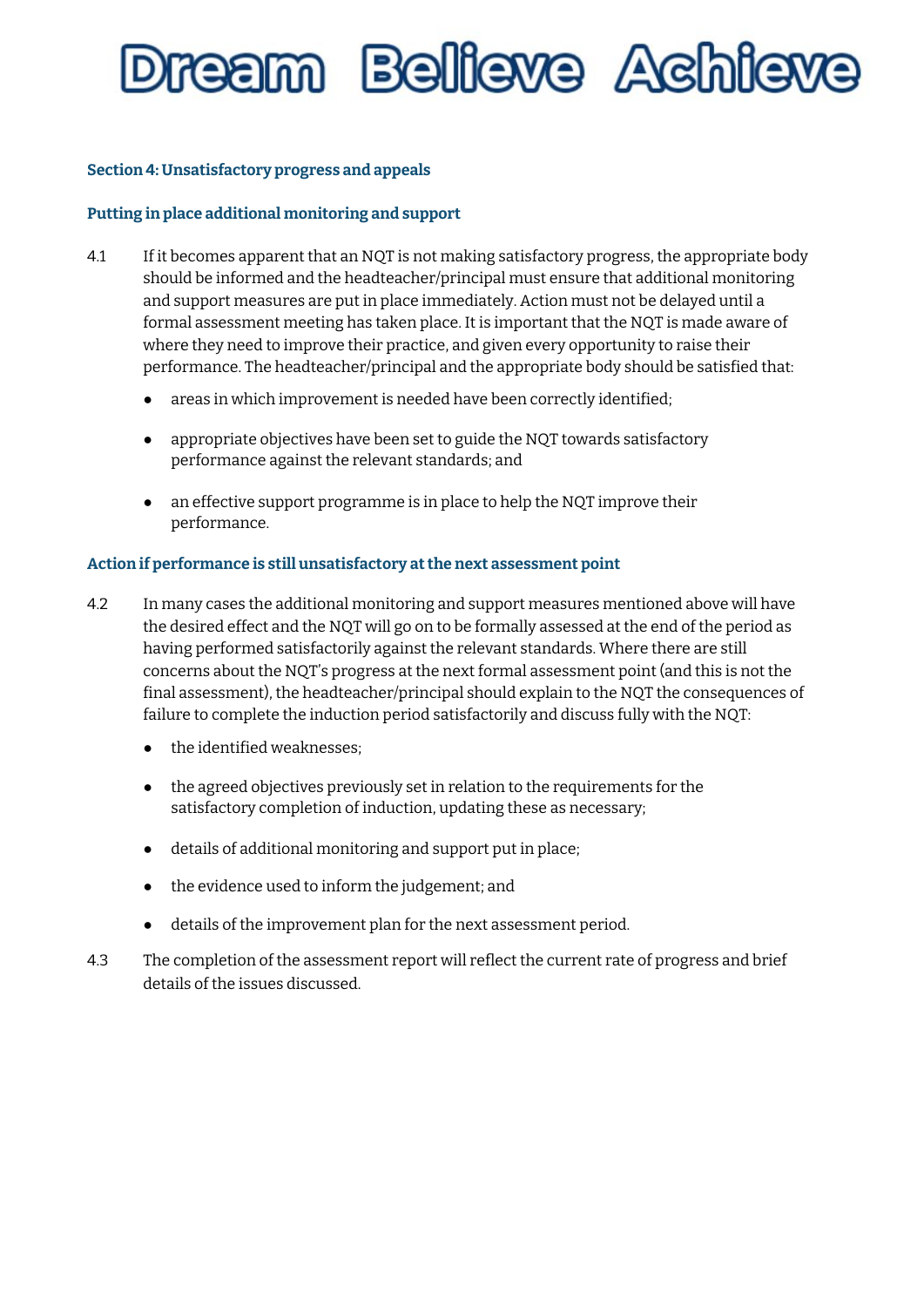

#### **Action in the event of serious capability problems**

- 4.4 In a few particularly serious cases it may be necessary to instigate capability procedures at a stage before the end of the induction period, which may lead to dismissal before the end of the induction period. If this is the case, for as long as the NQT remains at the institution the induction process must continue in parallel with the capability procedure. The appropriate body should be informed.
- 4.5 Dismissal on the grounds of capability before the end of the induction period does not prevent the NQT from completing induction at another institution, as all NQTs must complete a full induction period before they can be judged to have failed induction.

#### **Making an appeal against a decision by the appropriate body**

- 4.6 If an NQT fails induction, or has their induction extended, the appropriate body must advise the NQT of their right to appeal, who to appeal to, and the time limit for doing so. In England the Appeals Body is the Teaching Regulation Agency, which acts on behalf of the Secretary of State. For induction completed in Wales, the Appeals Body is the Education Workforce Council.
- 4.7 Further guidance about the appeals process is available at: https:[//ww](http://www.gov.uk/newly-qualified-teacher-nqt-induction-appeals)w[.gov.uk/newly-qualified-teacher-nqt-induction-appeals](http://www.gov.uk/newly-qualified-teacher-nqt-induction-appeals)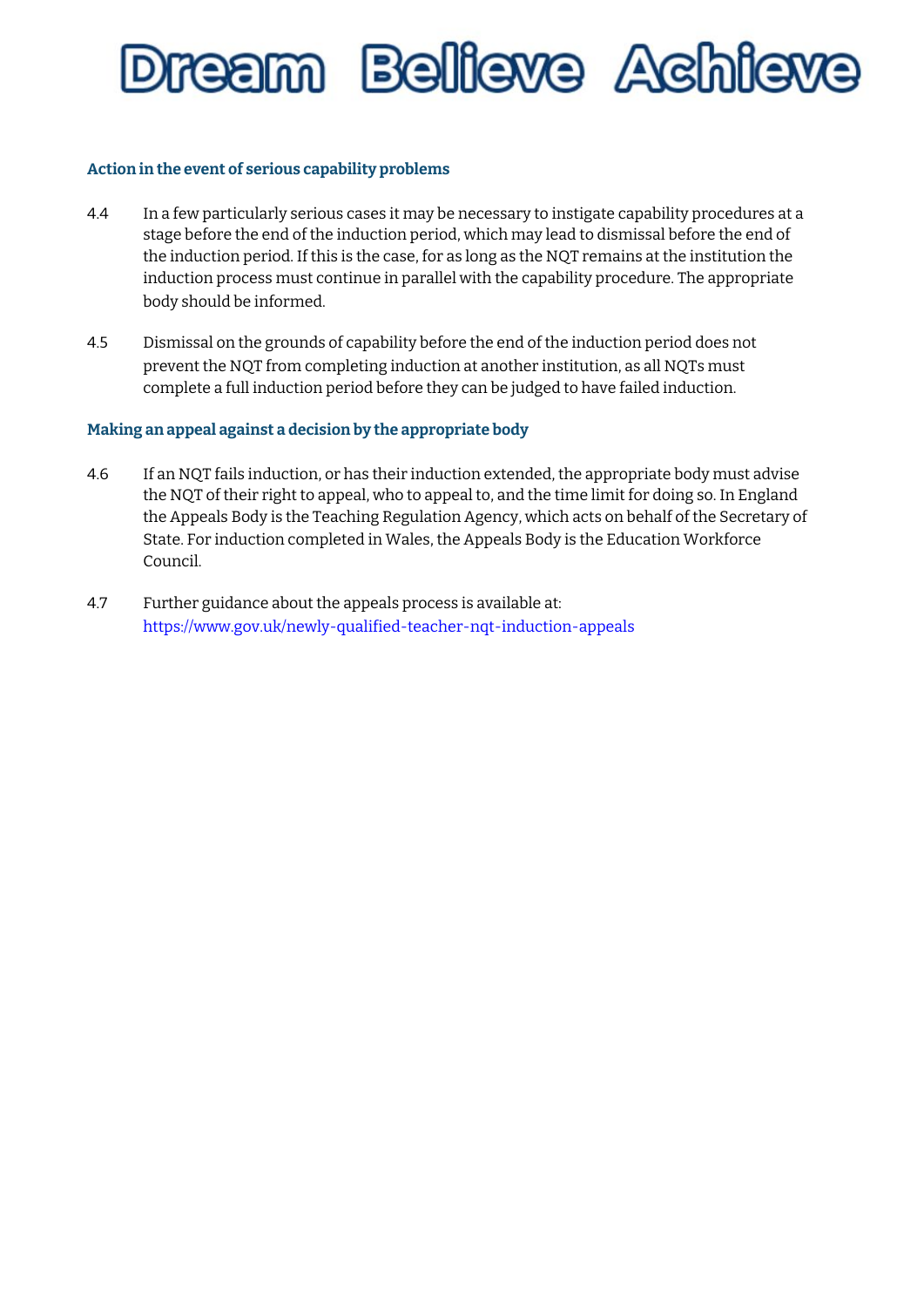

#### **Section 5: Roles and responsibilities**

5.1 This section summarises the roles and responsibilities of those involved in the induction process.

#### **The NQT**

- 5.2 The NQT should:
	- provide evidence that they have QTS and are eligible to start induction;
	- meet with their induction tutor to discuss and agree priorities for their induction programme and keep these under review;
	- agree with their induction tutor how best to use their reduced timetable allowance;
	- provide evidence of their progress against the relevant standards (see para 1.5);
	- participate fully in the agreed monitoring and development programme;
	- raise any concerns with their induction tutor as soon as practicable;
	- consult their appropriate body named contact at an early stage if there are or may be difficulties in resolving issues with their tutor/within the institution;
	- keep track of and participate effectively in the scheduled classroom observations, progress reviews and formal assessment meetings;
	- agree with their induction tutor the start and end dates of the induction period/part periods and the dates of any absences from work during any period/part period; and
	- retain copies of all assessment forms.

#### **Headteachers and principals**

- 5.3 The headteacher/principal is, along with the appropriate body, jointly responsible for the monitoring, support and assessment of the NQT during induction, and should:
	- check that the NQT has been awarded QTS;
	- clarify whether the teacher needs to serve an induction period or is exempt;
	- agree, in advance of the NQT starting the induction programme, which body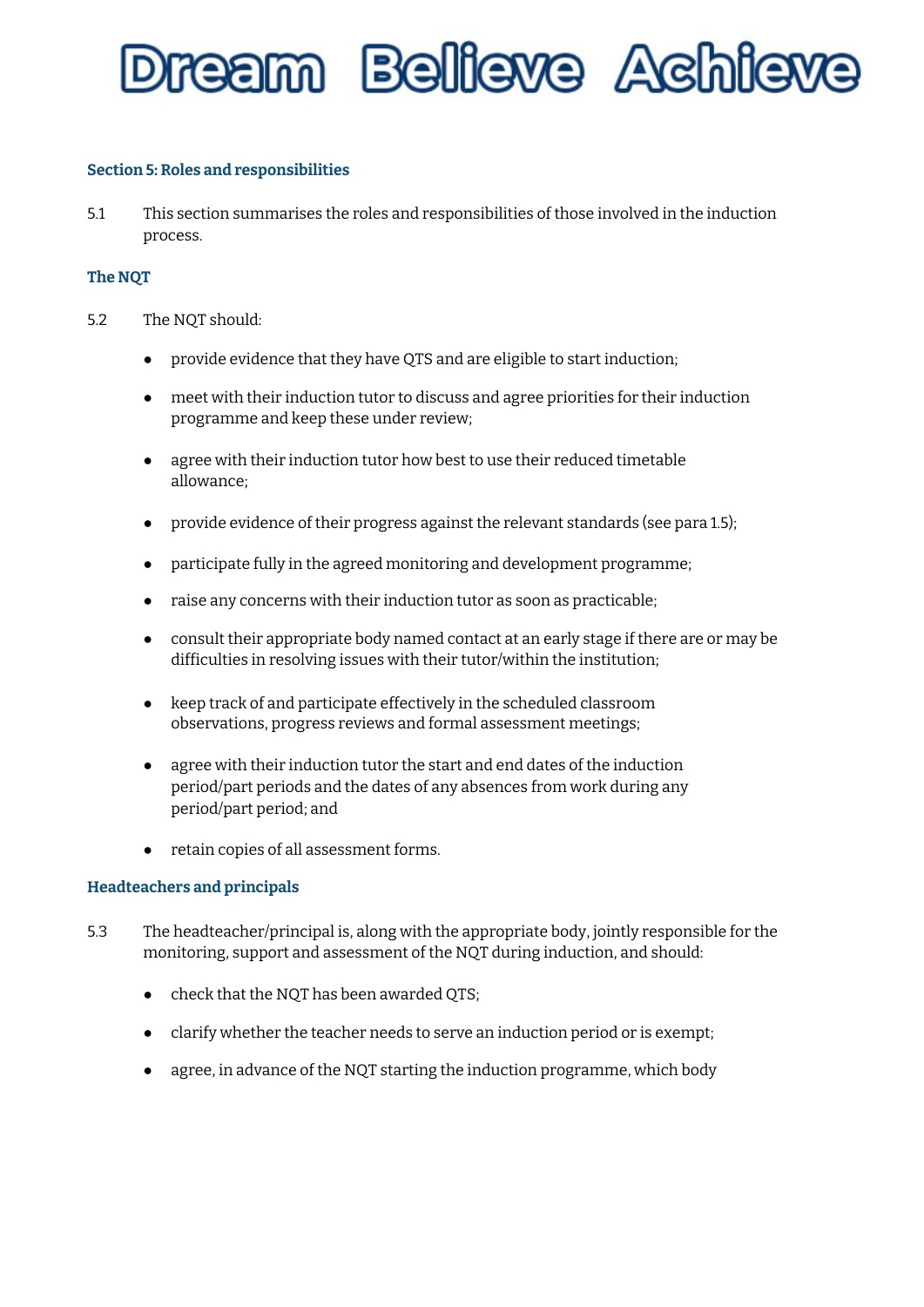### eam Bellieve Achi

will act as the appropriate body;

- notify the appropriate body when an NQT is taking up a post in which they will be undertaking induction;
- meet the requirements of a suitable post for induction;
- ensure the induction tutor is appropriately trained and has sufficient time to carry out their role effectively;
- ensure an appropriate and personalised induction programme is in place;
- ensure the NQT's progress is reviewed regularly, including through observations and feedback of their teaching;
- ensure that termly assessments are carried out and reports completed and sent to the appropriate body;
- maintain and retain accurate records of employment that will count towards the induction period;
- make the governing body aware of the arrangements that have been put in place to support NQTs serving induction;
- make a recommendation to the appropriate body on whether the NQT's performance against the relevant standards is satisfactory or requires an extension;
- participate appropriately in the appropriate body's quality assurance procedures; and
- retain all relevant documentation/evidence/forms on file for six years.
- 5.4 There may also be circumstances where the headteacher/principal should:
- obtain interim assessments from the NQT's previous post;
- act early, alerting the appropriate body when necessary, in cases where an NQT may be at risk of not completing induction satisfactorily;
- ensure third-party observation of an NQT who may be at risk of not performing satisfactorily against the relevant standards;
	- notify the appropriate body as soon as absences total 30 days or more;
- periodically inform the governing body about the institution's induction arrangements;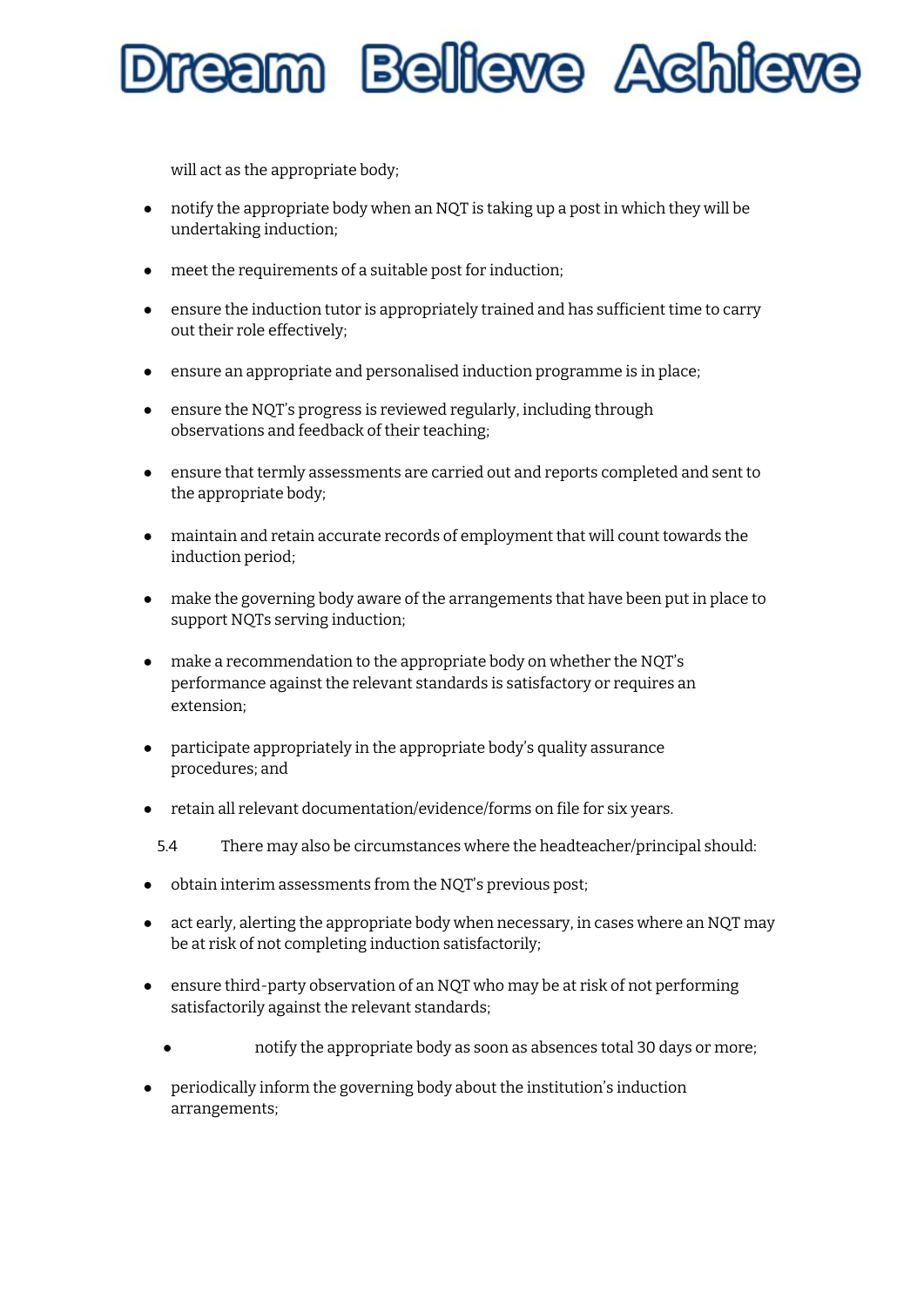

- advise and agree with the appropriate body in exceptional cases where it may be appropriate to reduce the length of the induction period or deem that it has been satisfactorily completed;
- provide interim assessment reports for staff moving in between formal assessment periods; and
- notify the appropriate body when an NQT serving induction leaves the institution.
- 5.5 In addition to the above, headteachers/principals of FE institutions, independent schools, academies and free schools, BSOs and nursery schools must also ensure the NQT's post and responsibilities comply with the specific requirements for statutory induction in these settings.

#### **Induction tutors**

- 5.6 The induction tutor (or the headteacher/principal if carrying out this role) should:
	- provide, or coordinate, guidance and effective support including coaching and mentoring for the NQT's professional development (with the appropriate body where necessary);
	- carry out regular progress reviews throughout the induction period;
	- undertake three formal assessment meetings during the total induction period coordinating input from other colleagues as appropriate (normally one per term, or pro rata for part-time staff);
	- inform the NQT during the assessment meeting of the judgements to be recorded in the formal assessment record and invite the NQT to add their comments;
	- ensure that the NQT's teaching is observed and feedback provided;
	- ensure NQTs are aware of how, both within and outside the institution, they can raise any concerns about their induction programme or their personal progress; and
	- take prompt, appropriate action if an NQT appears to be having difficulties.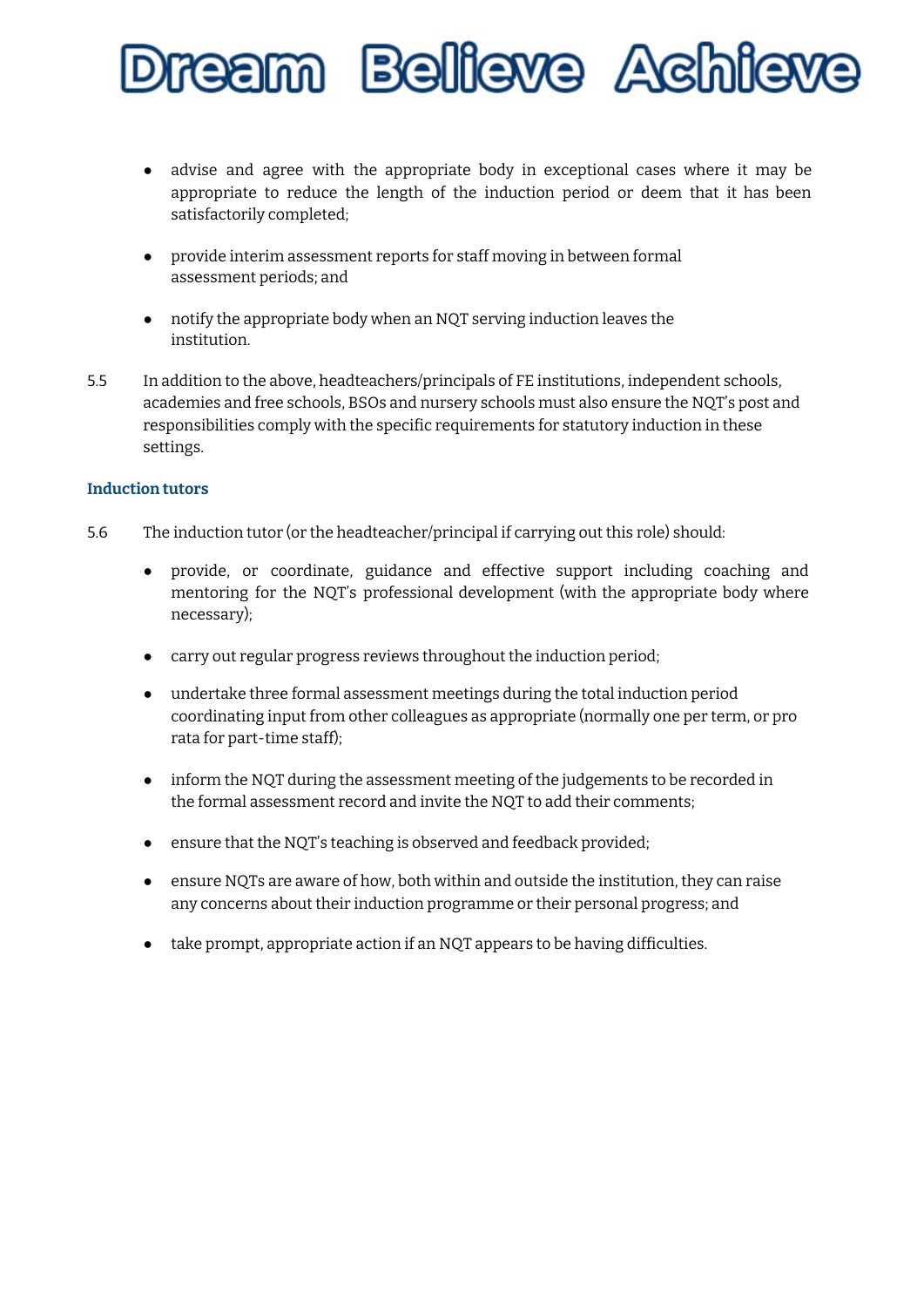## 'eam Bellieve Achie

#### **Appropriate bodies**

- 5.7 The appropriate body has the main quality assurance role within the induction process. Through quality assurance, the appropriate body should assure itself that:
	- headteachers/principals (and governing bodies where appropriate) are aware of, and are capable of meeting their responsibilities for monitoring support and assessment. This includes ensuring that an NQT receives a personalised induction programme, designated tutor support and the reduced timetable; and
	- the monitoring, support, assessment and guidance procedures in place are fair and appropriate.
- 5.8 The appropriate body should, on a regular basis, consult with headteachers/principals on the nature and extent of the quality assurance procedures it operates, or wishes to introduce. Institutions are required to work with the appropriate body to enable it to discharge its responsibilities effectively.
- 5.9 The appropriate body must ensure that:
	- headteachers/principals (and governing bodies where appropriate) are meeting their responsibilities in respect of providing a suitable post for induction;
	- the monitoring, support, assessment and guidance procedures in place are fair and appropriate
	- where an NQT may be experiencing difficulties, action is taken to address areas of performance that require further development and support;
	- where an institution is not fulfilling its responsibilities, contact is made with the institution to raise its concerns;
	- induction tutors are trained and supported, including being given sufficient time to carry out the role effectively;
	- headteachers/principals are consulted on the nature and extent of the quality assurance procedures it operates, or wishes to introduce;
	- any agreement entered into with either the FE institution or the independent school's governing body is upheld;
	- the headteacher/principal has verified that the award of QTS has been made;
	- the school is providing a reduced timetable in addition to PPA time;
	- the NQT is provided with a named contact (or contacts) within the appropriate body with whom to raise concerns;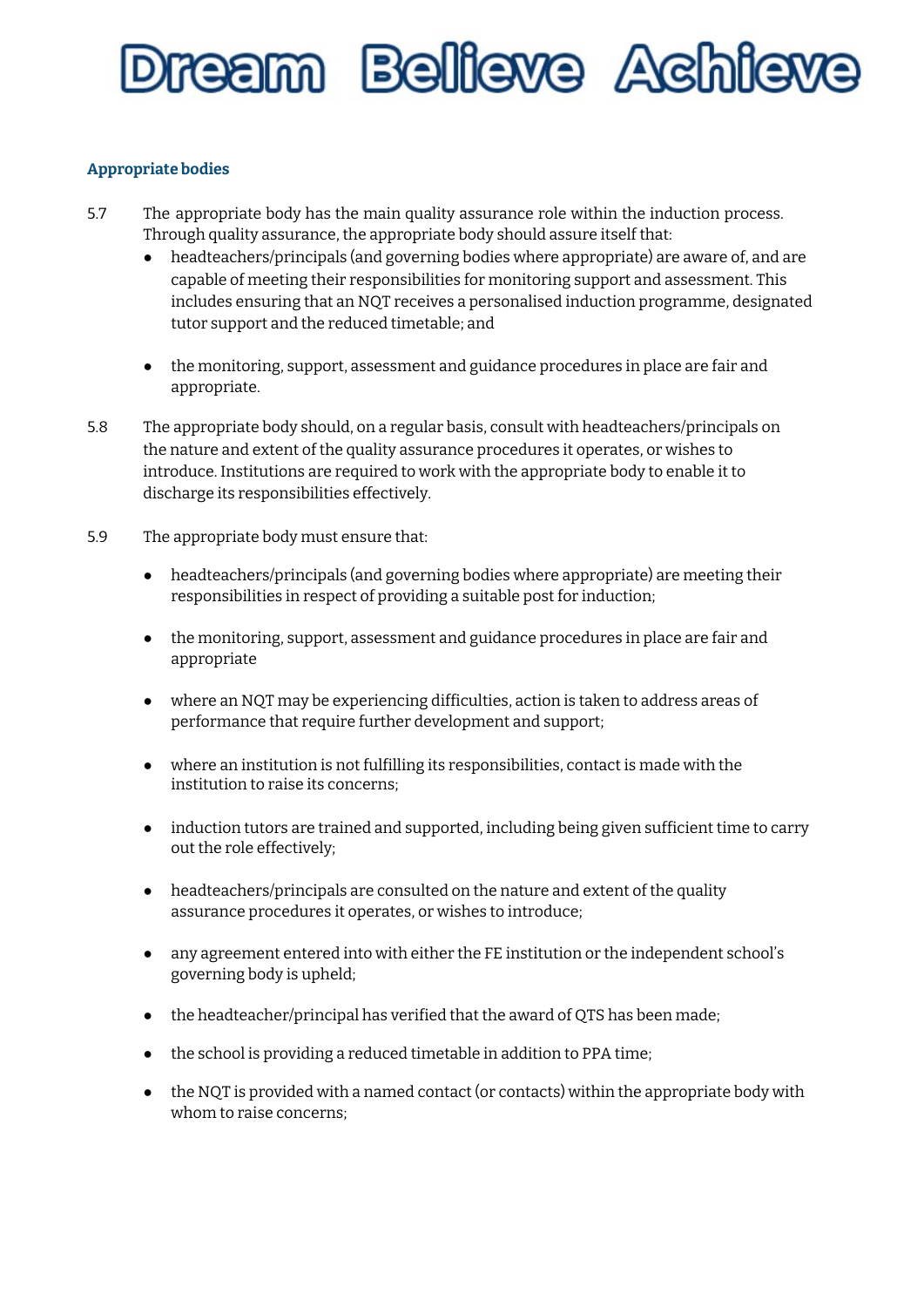### eam Bellieve Achie

- FE institutions (including sixth-form colleges) are supported in finding schools for NQTs to spend their mandatory ten days teaching children of compulsory school age in a school;
- NQTs' records and assessment reports are maintained;
- agreement is reached with the headteacher/principal and the NQT to determine where a reduced induction period may be appropriate or is deemed to be satisfactorily completed;
- a final decision is made on whether the NQT's performance against the relevant standards is satisfactory or an extension is required and the relevant parties are notified; and
- they provide the Teaching Regulation Agency with details of NQTs who have started; completed (satisfactorily or not); require an extension; or left school partway through an induction period.
- 5.10 The appropriate body should also (as local capacity, resources and agreements allow):
	- respond to requests from schools and colleges for guidance, support and assistance with NQTs' induction programmes; and
	- respond to requests for assistance and advice with training for induction tutors.

#### **The governing body**

- 5.11 The governing body:
	- should ensure compliance with this guidance;
	- should be satisfied that the institution has the capacity to support the NQT;
	- should ensure the headteacher/principal is fulfilling their responsibility to meet the requirements of a suitable post for induction;
	- must investigate concerns raised by an individual NQT as part of the institution's agreed grievance procedures;
	- can seek guidance from the appropriate body on the quality of the institution's induction arrangements and the roles and responsibilities of staff involved in the process; and
	- can request general reports on the progress of an NQT.